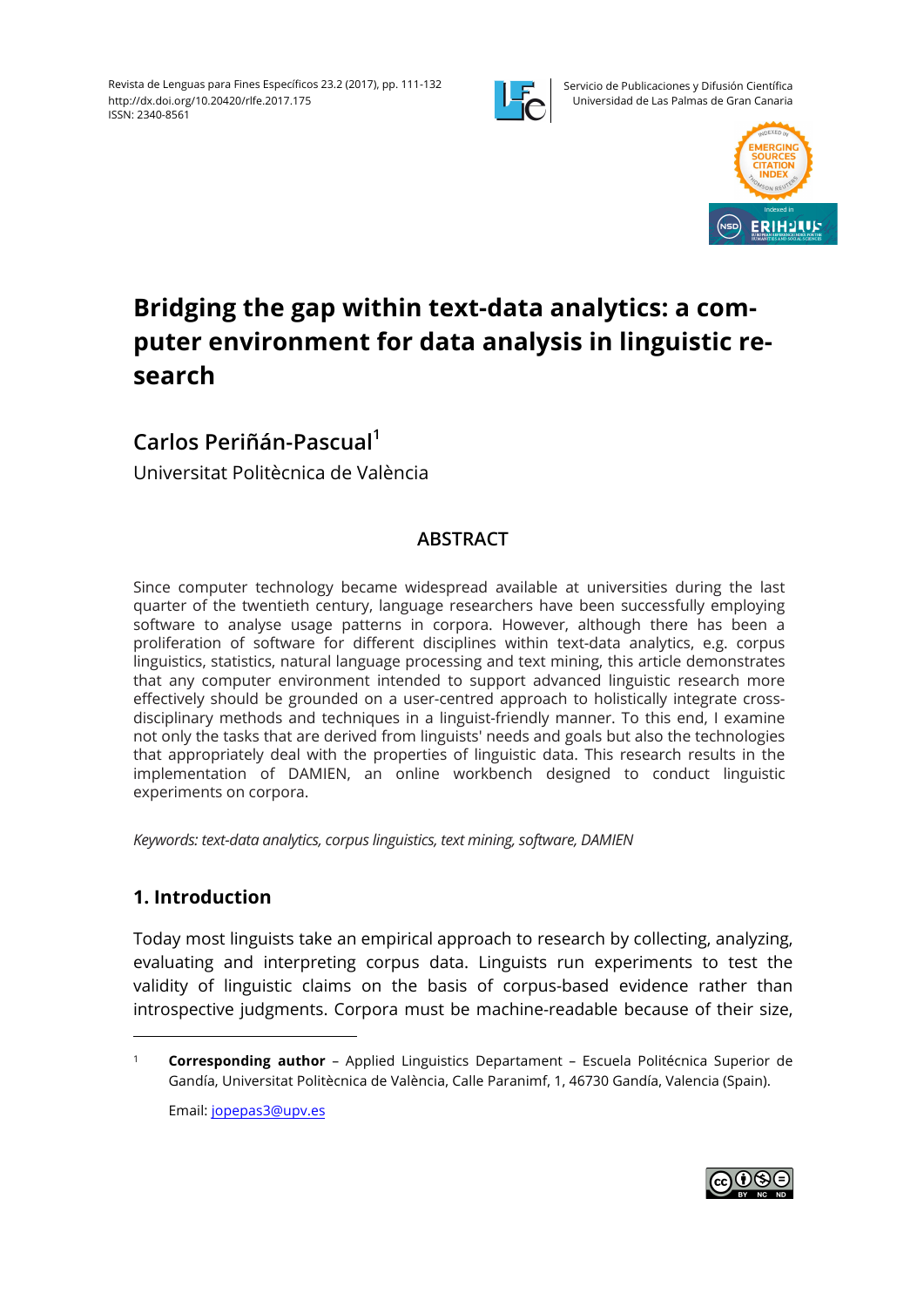so that computer software can rapidly search for relevant evidence. Therefore, empirical linguists usually employ software that makes use of statistics to analyze large collections of text data. Both corpus linguistics and statistics have long contributed to the development of text-data analytics, but we should keep in mind that methods and techniques from other disciplines such as natural language processing (NLP) and text mining also play a significant role in this field of research. Whereas NLP enables researchers to exploit techniques from computational linguistics —e.g. part-of-speech (POS) tagging, stemming, morphological analysis or syntactic parsing— and from information extraction —e.g. entity or relation extraction, text mining is aimed at extracting "useful information from data sources through the identification and exploration of interesting patterns" (Feldman & Sanger, 2007, p. 1).

In the last few decades, there has been a proliferation of software for practical textdata analytics, whose design has been centred on the most representative tasks of a given discipline, e.g. TextSTAT and AntConc in corpus linguistics, R in statistics, GATE in NLP or WEKA in text mining. The functionalities integrated into this type of software are usually modelled by the discipline itself (i.e. task-oriented design), this being the reason why we talk about software for corpus linguistics, statistics, and so on. Alternatively, software designers can get a deep understanding of users' needs and goals (i.e. user-centred design); thus, only after these needs and goals have been analysed, tasks to meet them can be determined, where a task is regarded as an intermediate step based on state-of-the-art technology:

Design based solely on understanding activities or tasks runs the risk of trapping the design in a model imposed by an outmoded technology […]. Looking through the lens of goals allows you to leverage available technology to eliminate irrelevant tasks and to dramatically streamline activities. Understanding users' goals can help designers eliminate the tasks and activities that better technology renders unnecessary for humans to perform. (Cooper, Reimann & Cronin, 2007, p. 16)

Therefore, the utility of a computer application for empirical linguists should be determined by understanding their expectations when conducting corpus-based research.<sup>2</sup> In particular, linguists' needs and goals are mainly aimed at testing hypotheses about the nature of language by using a corpus as a source of objective

<sup>&</sup>lt;sup>2</sup> Anthony (2013, p. 142) distinguished between "corpus-driven" approach, i.e. where "direct observations of the corpus should be the starting point of analyses", and "corpus-based approach", i.e. where "all corpus analyses are essentially testing pre-existing linguistic theories (a model) against a representative sample of real language (the corpus data)". In this article, both terms are used interchangeably to refer to any empirical approach in which patterns of language use are observed in a collection of real-language texts.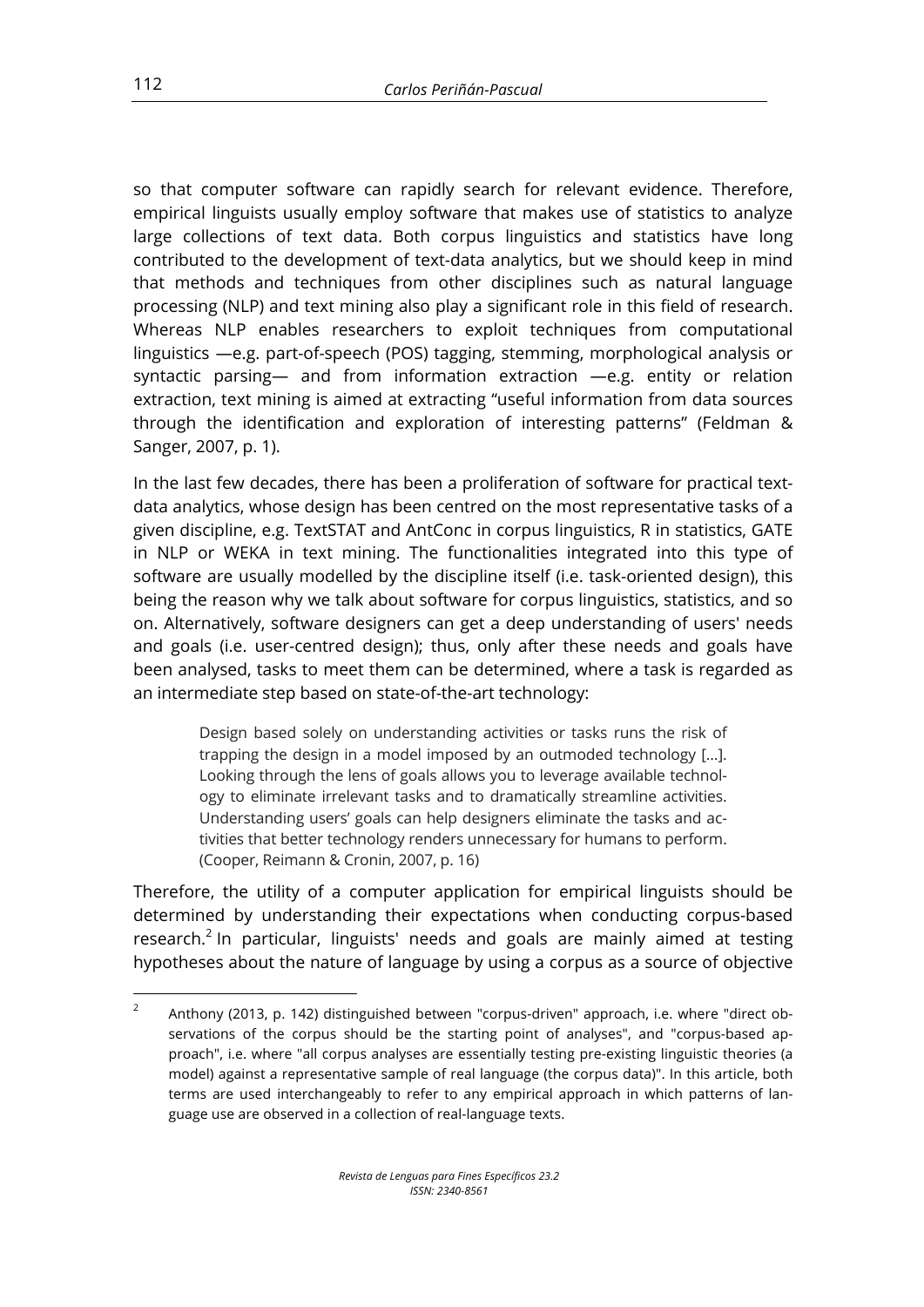evidence. Consequently, a computer workbench that recognizes usage patterns in corpora is likely to provide linguists with information that can be used to reject or accept their initial hypotheses. In this regard, this article demonstrates that linguists can reach their research goals more effectively by integrating methods and techniques from various fields within text-data analytics. To this end, DAMIEN (DAta MIning ENcountered) was implemented, because today's linguist-friendly software does not have sufficient capability to do so. The remainder of this article is organized as follows: Section 2 briefly describes how software oriented to corpus linguistics and statistics help to develop linguistic research; Sections 3 and 4 explore how NLP and text mining can contribute to support data analysis in corpus linguistics; Section 5 describes the most relevant technologies involved in corpus-based research; Section 6 examines the state-of-the-art software for text-data analytics; Section 7 provides a detailed description of DAMIEN; and finally, Section 8 highlights the main conclusions.

# **2. Corpora for linguistic research**

A critical component of empirical research in theoretical and applied linguistics is the corpus, which is regarded as "a sizeable sample of real-life usage in English or another language under study, compiled and used as a source of evidence for generating or testing hypotheses about the nature of the language" (Sampson, 2001, p. 6). In this context, researchers inevitably become corpus linguists, since corpus linguistics should not be thought of as a branch of linguistics but as "the route into linguistics" (Ibid*.*). Linguists can explore the corpus from two different but complementary approaches: (i) from a qualitative approach, corpora are used as a test bed or example bank, and (ii) from a quantitative approach, corpora provide statistical information about words and phrases. Regardless of the approach, three major tasks enable corpus linguists, and therefore empirical linguists, to meet their goals (Antworth & Valentine, 1998):

- a) Data collection and management: linguists need a database management system, which can provide them with facilities for entering, editing, sorting, searching and retrieving data.
- b) Data analysis: linguists need to test their analyses, so they typically rely on tasks such as sorting data according to a criterion, searching data for specific lexical items, presenting concordances in KWIC lists, and producing statistical analysis of the data. With respect to the latter, where corpus linguistics converges with statistics, the focus does not only lie on the frequency of word occurrences but also on:
- descriptive statistics, providing a "picture" of the data through measures of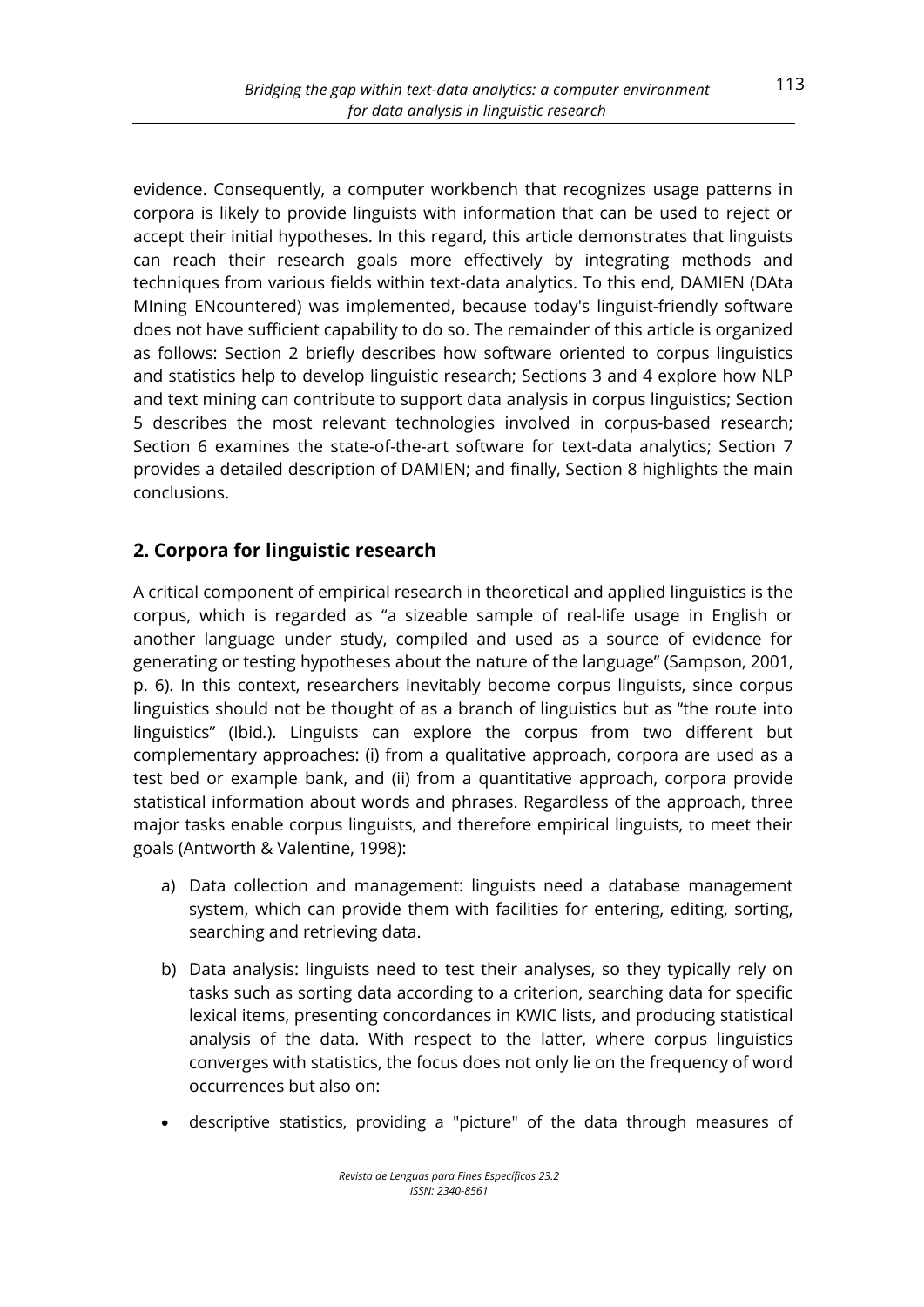position (e.g. mean, median and mode), dispersion (e.g. variance, standard deviation and interquartile range) and shape (e.g. skewness and kurtosis), and

- inferential statistics, providing the outcomes of statistical tests and helping researchers decide the degree of significance and reliability of data through measures such as correlation, regression or multivariable analyses.
- c) Data presentation: linguists need to transfer text and graphics resulting from data analysis to word processors, so that they can present their research to the scientific community.

The following sections describe how NLP and text mining can enhance data analysis in corpus linguistics.

# **3. Integrating NLP into corpus linguistics**

The empirical linguist's concern with respect to corpora lies in recognizing usage patterns, for which it is necessary to build a representational model of the corpus in the form of a dataset. In text-data analytics, the dataset is viewed as a data matrix, i.e. a collection of data that can be arranged in columns (i.e. attributes) and rows (i.e. tuples). Particularly, in corpus linguistics, a corpus dataset typically takes the form of a set of tuples where at least one of the elements in each tuple corresponds to a text feature, that is, an instance of the attribute that denotes the unit of analysis (e.g. word, phrase, sentence, etc.) in the corpus under study. For example, a corpus dataset can hold a set of tuples containing a word and the number of occurrences in the corpus:

(1)  $D = \{(the, 937), (of, 396), (and, 246), ..., (winding, 1)\}\$ 

In this context, the main contribution of NLP to corpus-based research is found in the selection and extraction of text features, which can be simple—through tasks such as stemming or lemmatization, or complex—through tasks such as phrase chunking (shallow parsing) or sentence segmentation. As in text mining, efforts to process unrestricted text "consciously shun the deeper, cognitive, aspects of classic natural language processing in favour of shallower techniques more akin to those used in practical information retrieval" (Witten, 2005, p. 2).

It is noteworthy that the extraction of complex features is typically based on pattern recognition methods, which can be grounded in regular expressions (regexps). Indeed, regexps give researchers a powerful and flexible method for pattern-based information extraction from annotated or non-annotated corpora. For example, suppose that you have a grammatically tagged corpus, where the words have been assigned a POS label: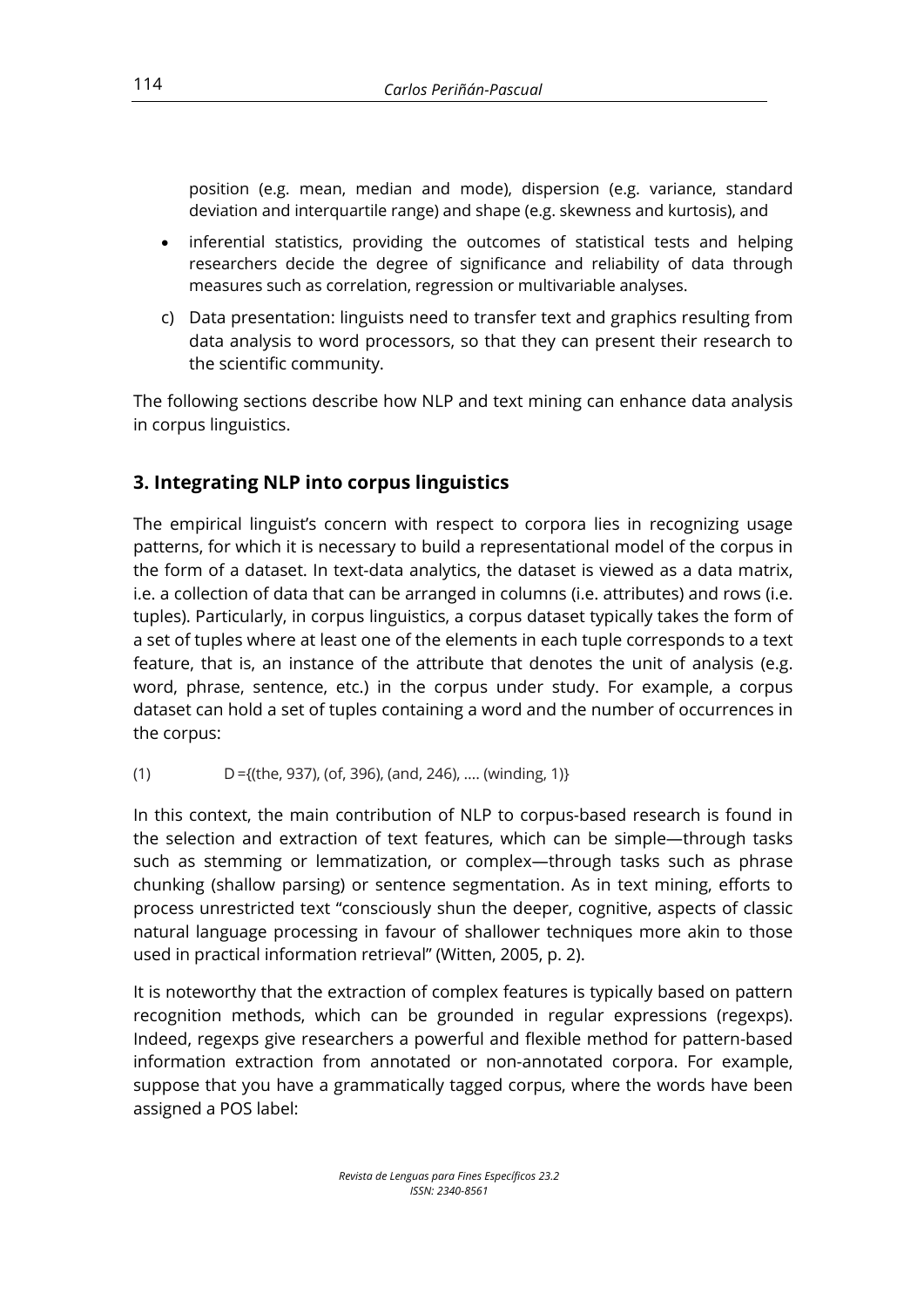#### (2) a/DT typical/JJ single/JJ phase/NN bridge/NN rectifier/NN

In this case, POS-tagged texts can be parsed with regexps for extracting specific types of phrases. To illustrate, the following regexp can be used to recognize noun phrases that are composed of zero or one determiner (DT) followed by zero or more adjectives (II) plus one or more singular or plural nouns (NN(S?):

(3)  $\{b(\w+/DT\s)?\w+\frac{J}{s}*\w+/NN\s)+$ 

# **4. Integrating text mining into corpus linguistics**

Text mining is loosely characterized as the process of analysing large quantities of text and detecting usage patterns to extract useful information (Sebastiani, 2002), so the goal of this research field is clearly in line with that of corpus linguistics. Text mining typically exploits machine learning techniques, where learning involves the use of algorithms for the discovery of knowledge. Therefore, text-mining techniques can be applied to the corpus dataset to compute predictions on new data. According to Witten (2005), the applications of text mining can be grouped into three main categories: (i) extracting information for human consumption (e.g. text summarization, document retrieval or information retrieval), (ii) assessing document similarity (e.g. text categorization, document clustering, language identification, ascribing authorship or identifying key-phrases), or (iii) extracting structured information (e.g. entity extraction, information extraction or learning rules from text). For example, in the digital humanities, the use of text mining in literary study is not only aimed at assisting in the stylistic analysis of texts (e.g. Luyckx, Daelemans & Vanhoutte, 2006) but also at providing scholars with new insights in their interpretation of literary works (e.g. Horton et al., 2006; Plaisant et al., 2006). It is clear that text mining goes beyond the superficial counts of character strings, i.e. the statistics gathering that occurs in corpus linguistics, to focus on the search for and discovery of new information:

[...] an application may be described as text-data mining if and only if novel information is retrieved, information that tells us something about the world rather than simply telling us something about the textual data (Tonkin, 2016: p. 10)

In this way, text mining contributes to integrate quantitative and qualitative approaches to corpus-based analysis.

After outlining the impact of text mining on the linguist's empirical research, the relevant tasks can be determined, most prominent among which are classification and clustering. On the one hand, classification is a task that involves a supervised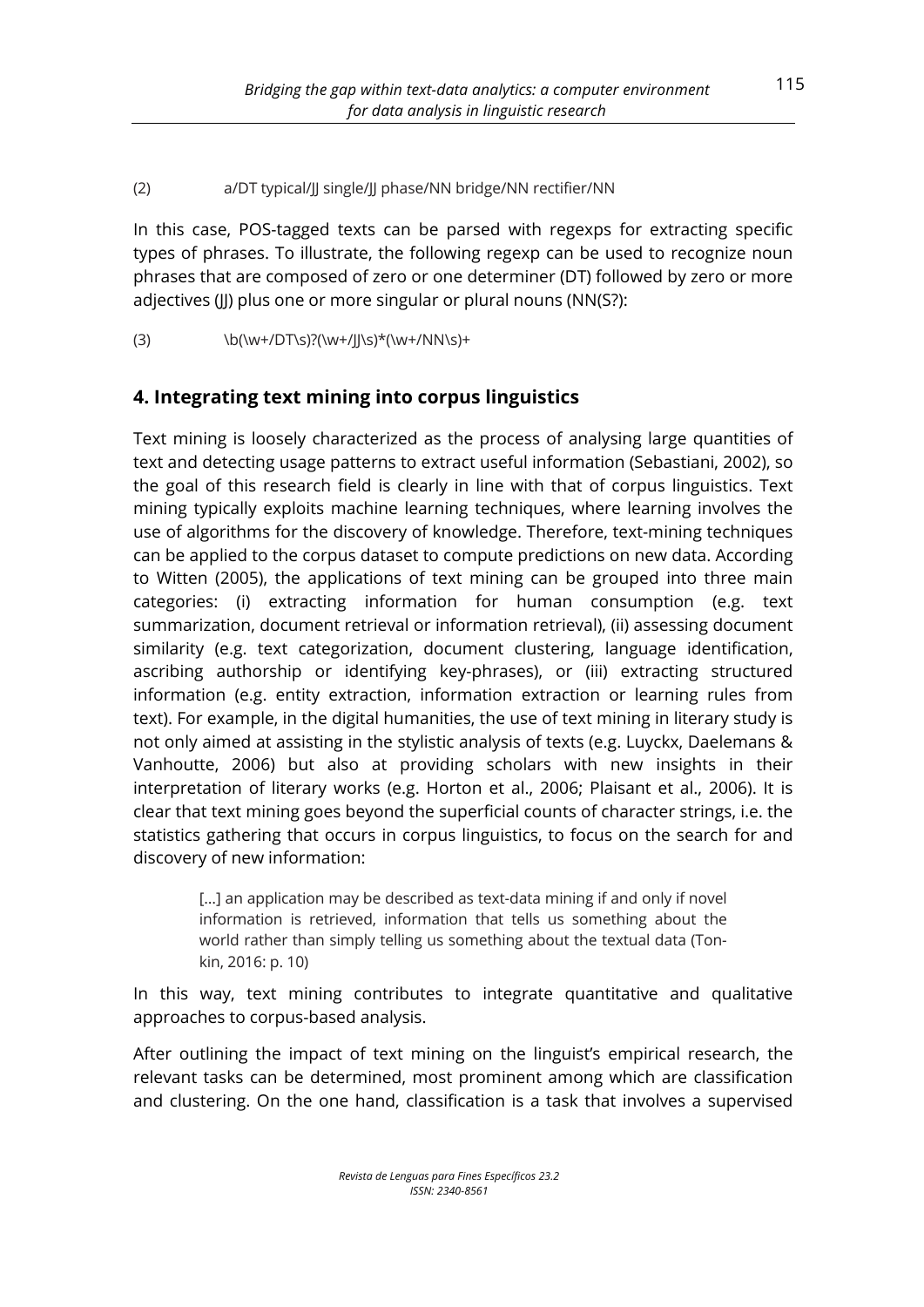learning method, which consists of two main steps. First, the computer is provided with a labelled dataset (or training dataset), where each tuple belongs to a predefined class. To illustrate, suppose the dataset P:

(4) P ={(table, contain, data, cost, call, #list), (periodic, table, show, number, electron, #list), (husband, book, table, dinner, week, #furniture), (raise, book, floor, table, energy, #furniture), (large, book, need, table, content, #list)}

where the class value is #furniture or #list, which correspond to two distinct meanings of *table*, and the other elements in each tuple are the word *table* together with some of the neighbouring lexemes extracted from a random selection of documents on the Web. Second, on the basis of the labelled dataset, the computer predicts the class value of an unlabelled tuple (or test instance), e.g. that which contains the words *table, show, cost, paperback* and *book*. In this case, for example, the multinomial Naïve Bayes classifier calculates that the probability for #furniture is -22.68645 and for #list is -21.38338, so the new tuple is eventually categorized as #list.

On the other hand, clustering is a task that involves an unsupervised learning method. Thus, clustering explores an unlabelled dataset to discover groups of similar tuples. Whereas any classification method requires a training dataset, a test instance and a class attribute, clustering only requires an untrained dataset and the number of clusters.

# **5. Linguistic data processing**

The previous sections described the tasks related to text-data analytics that facilitate corpus-based research in the linguistic realm, which are in turn derived from the needs and goals of linguists. This section describes the most relevant technologies engaged in annotating, managing and analysing text data. First and foremost, this issue directs our attention to the properties of linguistic data, since:

Good data management includes the use of specific software tools […], but more importantly centres on an understanding of the nature of linguistic data and the way in which the tools we use can interact with the data. Tools will come and go, but our data must remain accessible into the future. (Thieberger & Berez, 2012, p. 91)

In this regard, Simons (1998) characterized linguistic data as multilingual, sequential, hierarchically structured, multidimensional and highly integrated. Consequently, a computer workbench for linguistic research should be able to (a) process and handle data in many languages, (b) represent the text in proper sequence, (c) build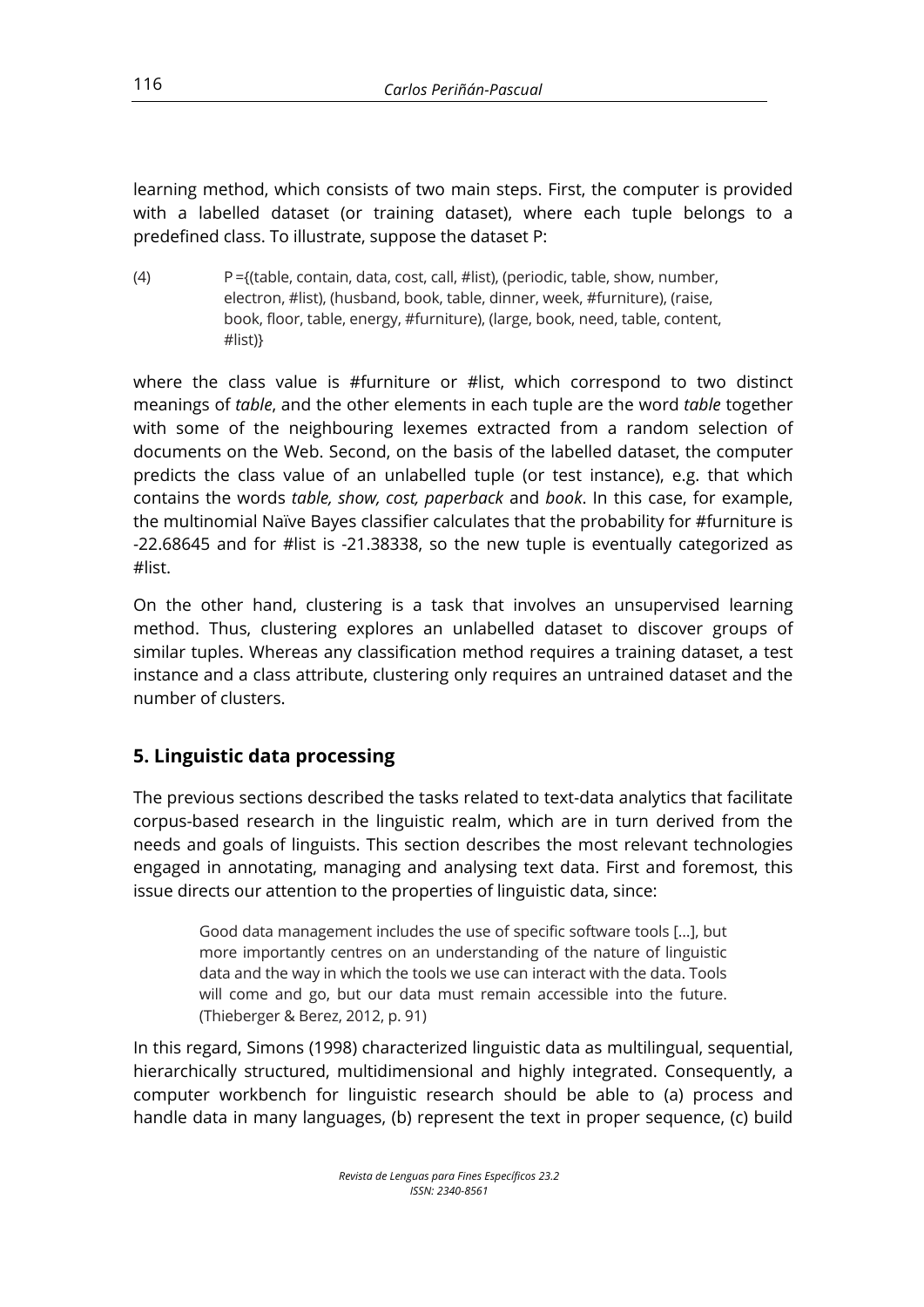hierarchical structures of arbitrary depth, (d) attach many kinds of analysis to a single datum, and (e) store and follow associative links between related pieces of data. These requirements will ultimately determine the appropriate types of files and technologies that are involved in the processing of language resources, such as corpora, lexica and ontologies.

One of the technologies that is hailed for its relevance in data exchange is XML, which can actually support the linguistic properties described above. In fact, the best practices for corpus annotation are commonly those which conform to the XMLbased standards developed within ISO/TC 37/SC 4 (ISO, 2012a, 2012b, among others), TEI—Text Encoding Initiative (Burnard, 2014), and XCES—the XML version of the Corpus Encoding Standard (Ide, Bonhomme & Romary, 2000). Moreover, there are other widely accepted XML-based standards for lexical-data encoding, such as LMF—Lexical Markup Framework (ISO, 2008) and OLIF—Open Lexicon Interchange Format (McCormick, Lieske & Culum, 2004), and for ontology exchange, such as XOL—XML-based Ontology exchange Language (Karp, 1999) and OIL—Ontology Interchange Language (Fensel et al., 2000). It should also be noted that one of the most powerful XML technologies is XSL (eXtensible Stylesheet Language Transformations), which allows researchers to transform XML documents into other formats, that is, transduce a representation optimized for computer processing (i.e. XML) into a representation intended for human consumption (e.g. HTML or plain text). Even more importantly, XSL can be used as a query language capable of accessing linguistic data from various XML documents and integrating the information into a single dataset for further processing.

However, despite the adequacy of XML and related technologies to represent and exchange language resources, "the text-based and verbose nature of XML, and the fact that it includes metadata (element and attribute names), means that it is not a compact data format" (Meier et al., 2004, p. 1), so it should be considered using another type of data store for the management and analysis of large volumes of data. Therefore, whereas the input for corpus-based research usually takes the form of a collection of weakly structured (e.g. TXT), semi-structured (e.g. HTML) or structured (e.g. XML) documents, this input has to be converted into an analysable dataset during data processing in the search for valuable patterns of knowledge, and here is where the need for databases comes in.

The relational database model, which enables us to store data "in a number of separate data tables that are linked by means of *keys* that identify particular records" (Baker, Hardie & McEnery, 2006, p. 138), can fully support the properties of linguistic data. First, database management systems enable multilingual content; for example, Aguado de Cea, Montiel Ponsoda & Ramos Gargantilla (2007) outlined the technical implications of different metamodels to represent multilinguality in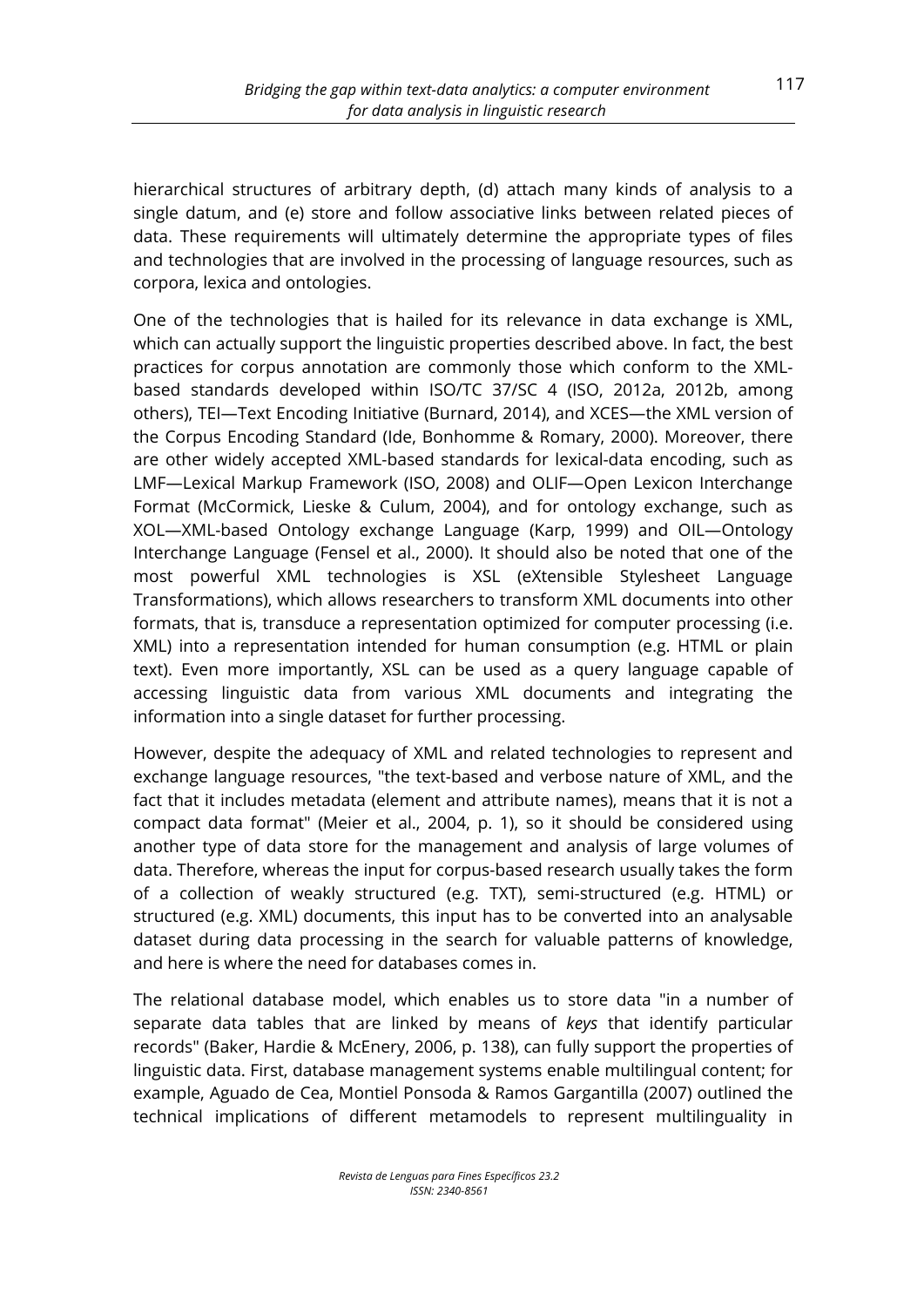knowledge bases. Second, sequentiality can be modelled by using fields in the records that store the position or sequence number of the word, sentence, paragraph, etc. in the corpus. Third, the storage and management of hierarchical data in a relational database can be performed by means of adjacency-list or nestedset models (cf. Celko, 2004); in this manner, relational databases can provide an efficient method to process ontological information (Martínez Cruz, Blanco & Vila, 2012). Fourth, a database record (or tuple) can be used to represent a single object of data (e.g. word, phrase, sentence, and so on), and the fields of the record can be used to represent the multiple dimensions of linguistic information. Finally, the relational database model is capable of integrating the various components of linguistic analysis by means of pointers to and from the tables where corpus, lexicon and ontology data are stored. Moreover, just as XSL can be used to find and extract elements from XML data, SQL (Structured Query Language) can be used to store, manipulate and retrieve data held in a relational database. As concluded by Pitti (2004):

Database and markup technologies represent the predominant technologies available for textual information. […] Though there is some overlap in functionality, the two technologies are best described as complementary rather than competitive.

## **6. Software for text-data analytics**

Improving the software that supports empirical research in linguistics requires to deploy user-centred (or human-centred) design, which is "an approach to systems design and development that aims to make interactive systems more usable", where usability is defined as "the extent to which a system, product or service can be used by specified users to achieve specified goals with effectiveness, efficiency and satisfaction in a specified context of use" (ISO, 2010, pp. 2-3). This section examines free-access GUI software for text-data analytics (i.e. AntConc, GATE Developer, R Commander, TextSTAT, and WEKA Explorer) in terms of the core aspects of usability, namely utility and learnability.

On the one hand, utility refers to "the extent to which the system provides the right kind of functionality so that users can do what they need or want to do" (Preece, Rogers & Sharp, 2002, p. 16). Therefore, the focus is on the set of functions that meet linguists' needs and goals, as described in sections 2, 3 and 4. Table 1 displays the comparative analysis of the five programs with respect to the tasks described in the previous sections.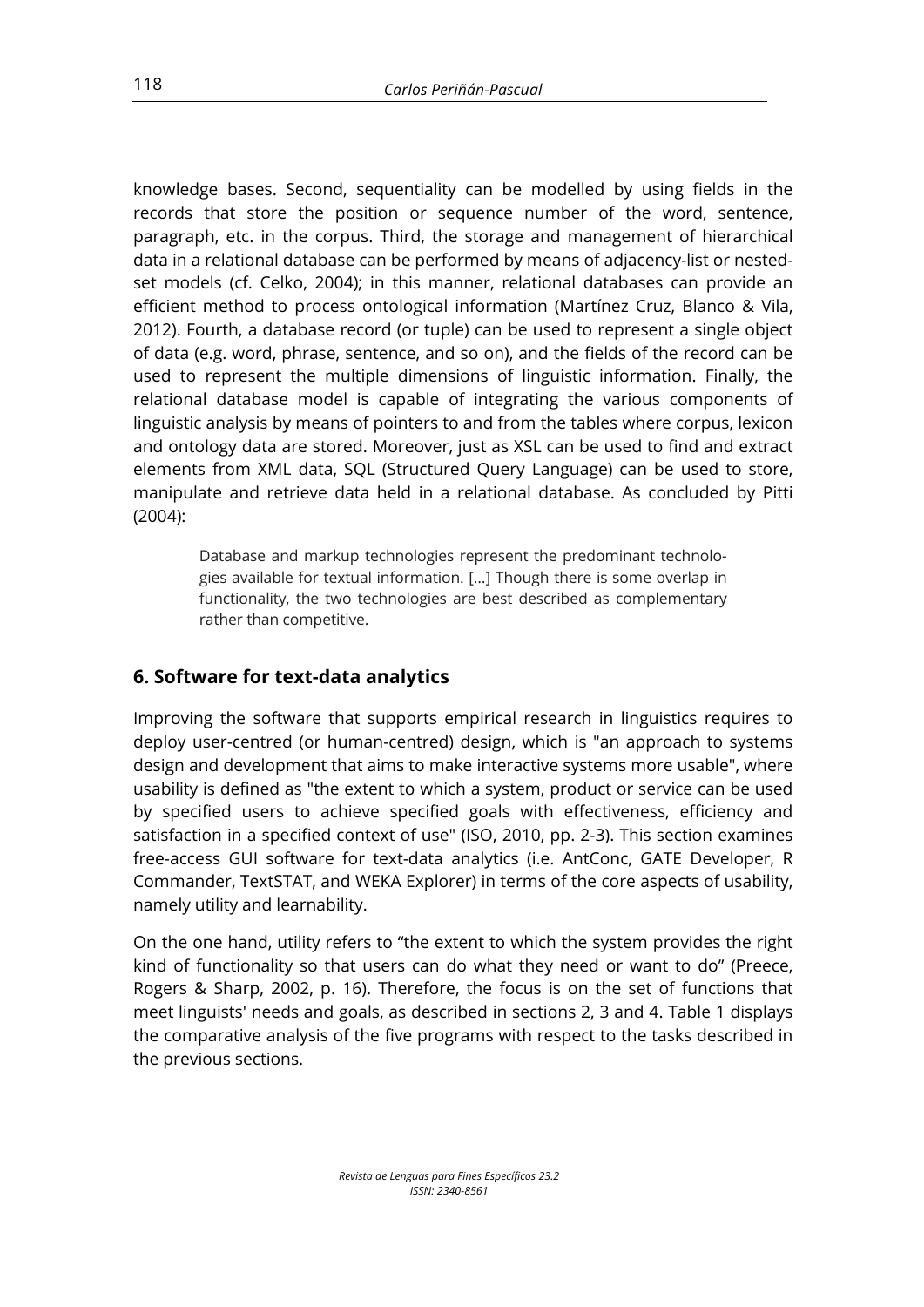| <b>Field</b>      | <b>Tasks</b>                  | <b>LATSTAS</b> | AntConc | Commander | <b>NEKA Explorer</b> | <b>GATE Developer</b> |
|-------------------|-------------------------------|----------------|---------|-----------|----------------------|-----------------------|
| Corpus linguis-   | - XML processing (XSL)        |                |         |           |                      |                       |
| tics              | - Database management (SQL)   |                |         |           |                      |                       |
|                   | - Regexp-based searching      |                |         |           |                      |                       |
|                   | - Concordancing               |                |         |           |                      |                       |
|                   | - Word-frequency listing      |                |         |           |                      |                       |
| <b>Statistics</b> | - Descriptive statistics      |                |         |           |                      |                       |
|                   | - Inferential statistics      |                |         |           |                      |                       |
|                   | - Graphical data presentation |                |         |           |                      |                       |
| <b>NLP</b>        | - Ngram extraction            |                |         |           |                      |                       |
|                   | - Stemming                    |                |         |           |                      |                       |
|                   | - Lemmatization               |                |         |           |                      |                       |
|                   | - POS tagging                 |                |         |           |                      |                       |
|                   | - Phrase chunking             |                |         |           |                      |                       |
|                   | - Sentence segmentation       |                |         |           |                      |                       |
| Text mining       | - Classification              |                |         |           |                      |                       |
|                   | - Clustering                  |                |         |           |                      |                       |

*Table 1. Text-data analytics software.*

TextSTAT is a program developed by Matthias Hüning for a simple analysis of texts.<sup>3</sup> The software essentially produces word-frequency lists and concordances from a collection of TXT, DOC, DOCX, ODT, SXW or HTML files. Queries can take the form of literal strings or regular expressions, and concordances are shown in KWIC format. In short, TextSTAT "is geared towards quick and direct corpus queries and easy structuring and surveying of the search results rather than a full-fledged quantitative analysis" (Wiechmann & Fuhs, 2006, p. 125).

AntConc is a toolkit developed by Laurence Anthony for corpus linguistics research.<sup>4</sup> Unlike TextSTAT, AntConc provides a wider range of functionalities, such as:

- extracting ngrams and their frequencies from a collection of TXT, HTML or XML files,
- building a keyword list by comparing the frequency of the words in the custommade corpus with the frequency of the words in a reference corpus by means of log likelihood or chi-squared,

<sup>3</sup> http://neon.niederlandistik.fu-berlin.de/en/textstat/

<sup>4</sup> http://www.laurenceanthony.net/software/antconc/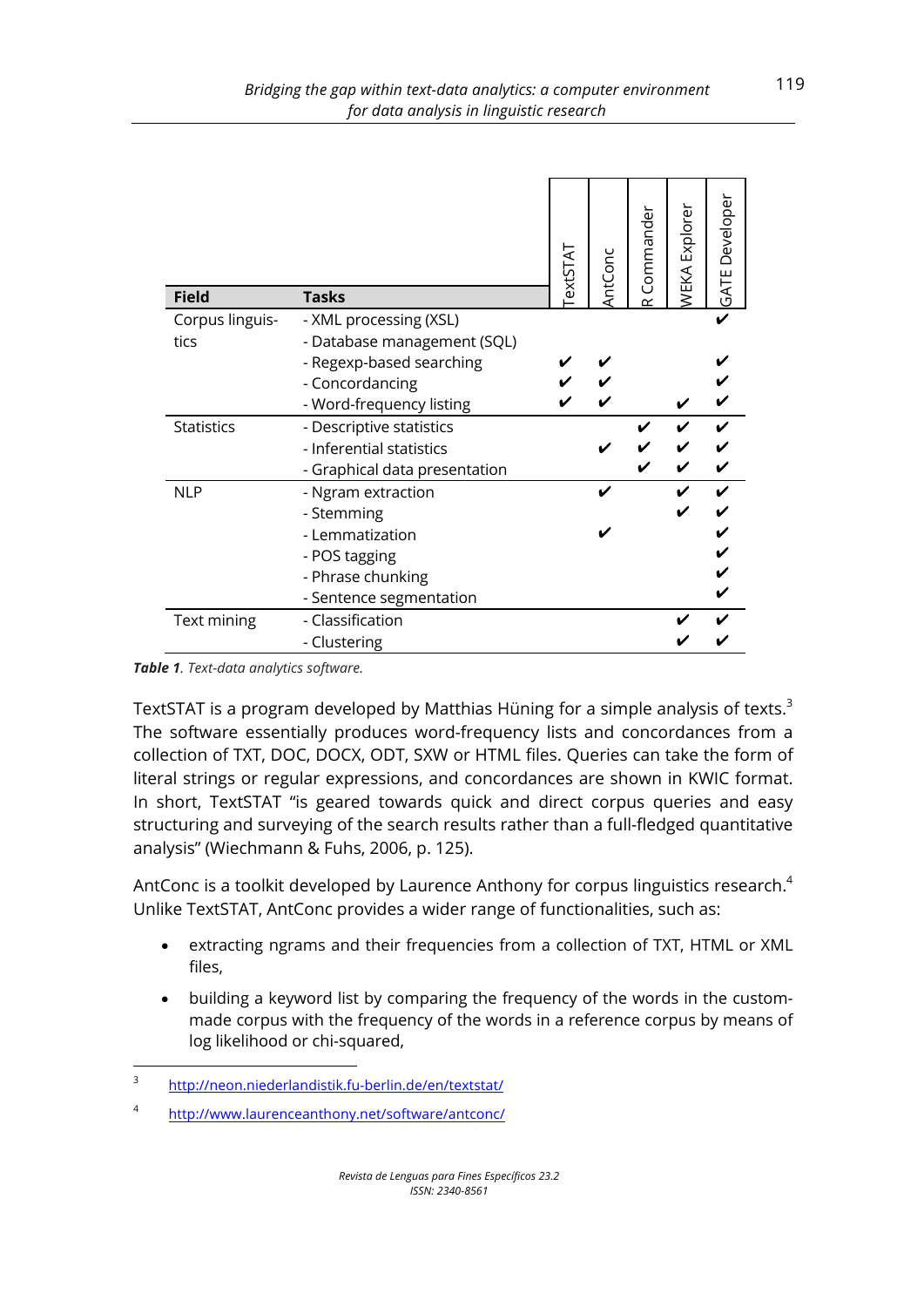- recognizing the collocates of a search term on the basis of mutual information or T-score, and
- making queries with literal strings or regular expressions, where search results can be shown in KWIC format or plotted in a barcode chart.

The strength of this program "lies in its sophisticated text analysis that surpasses creating simple concordances" (Wiechmann & Fuhs, 2006, p. 120).

R is a software environment for statistical computing and graphs display.<sup>5</sup> It is a command-driven system where you can type your programs with a scripting language. In addition to the twelve base packages that make up the R Core, it also has over 7,000 recommended or contributed packages for extending its functionalities.<sup>6</sup> For example, the text-mining framework is provided by the *tm* package (Feinerer, Hornik & Meyer, 2008), which allows for not only pre-processing tasks, such as data import (XML parsing), stemming, stopword removal or POS tagging, but also methods for classification and clustering. The R language is not very intuitive to use, since being command-driven implies a steep learning curve. However, there are also some free graphical-front ends to avoid having to type commands. One of the most stable full-blown alternatives for users with no experience in R and/or programming is R Commander (Fox, 2005). The motivation of implementing this graphical user interface (GUI) was originally to cover the content of Moore's textbook (2000), although now it is much more extensive than required for undergraduate statistics courses.

WEKA (Waikato Environment for Knowledge Analysis) (Hall et al., 2009) is a popular data-mining workbench where researchers can access state-of-the-art techniques in machine learning.<sup>7</sup> WEKA Explorer is the major GUI application in this environment, which provides users with a wide variety of algorithms for classification, clustering and association-rule mining. Datasets can be loaded from files (ARFF and CSV) and databases (through Java Database Connectivity), where SQL queries can only be run against the latter. It is worth noting that, in the case of document categorization, the *StringToWordVector* filter can be applied for pre-processing purposes, where the string attributes in the dataset are converted into a set of features with Boolean, word frequency or TF-IDF values; this filter also offers a number of options to be configured, including tokenization, stopword removal or stemming.

GATE (General Architecture for Text Engineering) (Cunningham et al., 2014) is a suite

<sup>5</sup> https://www.r-project.org

 $6$  Contributed packages are available for download from the CRAN (Comprehensive R Archive Network) at http://cran.r-project.org.

<sup>7</sup> http://www.cs.waikato.ac.nz/ml/weka/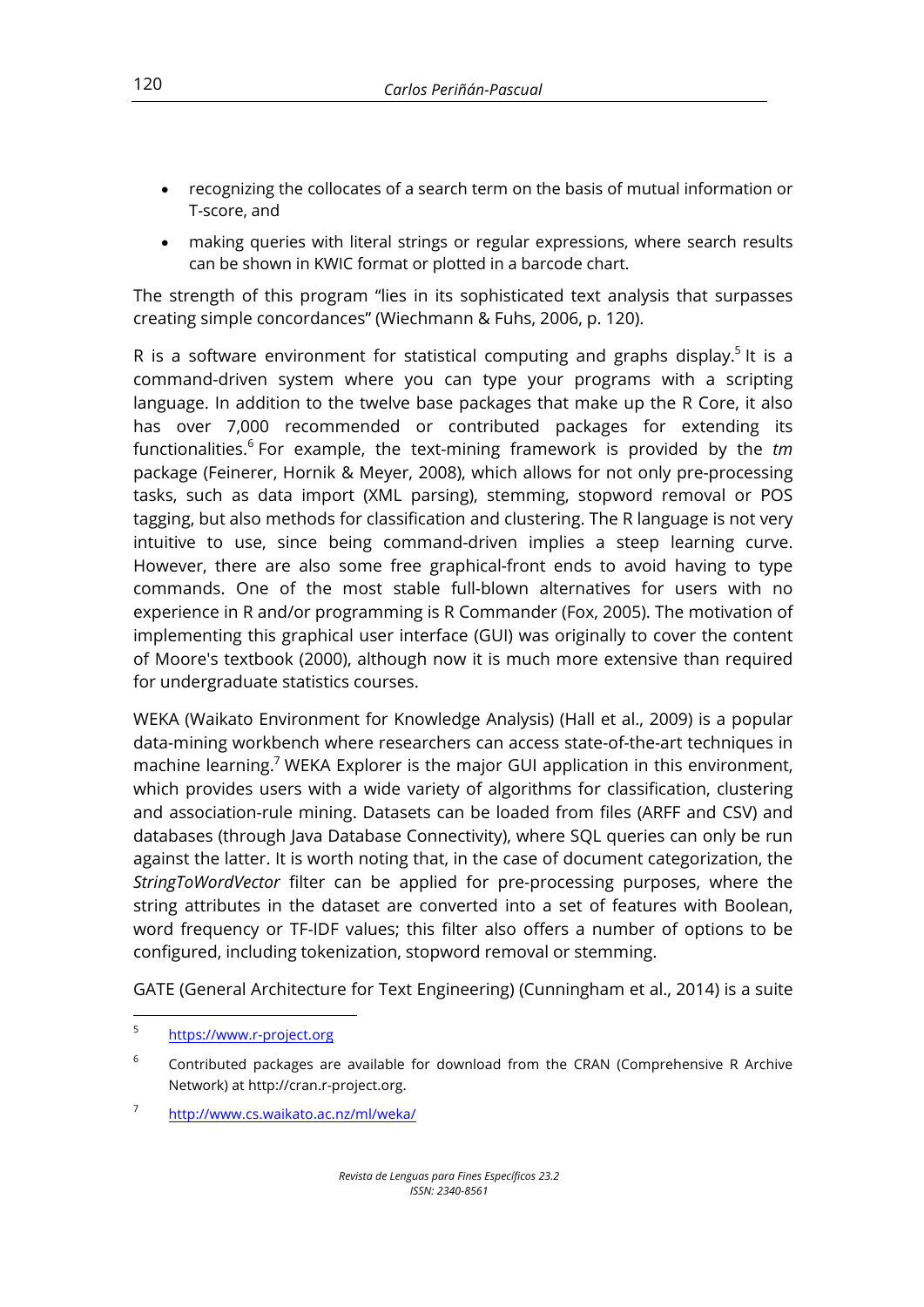of tools for developing and deploying software components that process human language. <sup>8</sup> My interest is focused on GATE Developer, a visual integrated development environment designed to support researchers in building, executing and analysing language-engineering applications. To this end, the system is bundled with a set of several hundred plugins, i.e. "prefabricated software building blocks that language engineers can use, extend and customise for their specific needs" (Cunningham et al., 2002, p. 169). In particular, there are three types of components in GATE Developer: language resources (e.g. lexicon, corpus and ontology), processing resources (e.g. tokenizer, tagger, chunker and parser) and visual resources (i.e. GUI). GATE Developer allows users to construct their applications visually by integrating one or more language resources into a sequence of processing resources, where a visual resource is intended to present the output. Therefore, GATE applications have a modular structure, i.e. "when the application is run, the modules are executed in the specified order on the given data" (Bontcheva et al., 2002, p. 226). The set of plugins included in the GATE distribution is known as CREOLE (Collection of REusable Objects for Language Engineering), including processing resources for corpus linguistics (e.g. Alignment, JAPE and XCES), NLP (e.g. ANNIE, RASP, Stanford and SUPPLE) and machine learning (e.g. MAXENT and WEKA). To illustrate, a pipeline can be constructed with the following processing resources: ANNIE Sentence Splitter + ANNIE Tokenizer + RASP2 POS Tagger + RASP2 Morphological Analyser + RASP2 Parser.

On the other hand, learnability refers to the fact that "the system should be easy to learn so that the user can rapidly start getting some work done with the system" (Nielsen, 1993, p. 26). A relevant aspect of learnability is that the user should "not only have the required domain knowledge, but also a general understanding of what tools and functions will be available" (Grossman, Fitzmaurice & Attar, 2009, p. 650). In this regard, the analysis of this dimension is best understood when the programs are viewed along a continuum. At one end, we find a plethora of concordancing programs, such as TextSTAT and AntConc, whose user-friendly GUIs have been tailored to a very limited number of tasks that are not sufficient for complex linguistic research. At the opposite end, we find a few powerful and flexible development environments that are "hard to use because they have one-of-a-kind user interfaces that have a steep learning curve and are easy to forget if not used regularly" (Simons, 1998, p. 10). This is the case of GATE Developer. Although it was designed to make NLP available to a wider linguistic community, this environment is so complex that it is seldom used by corpus linguists; as stated by de Kok, de Kok & Hinrichs (2014), "learning how to use GATE may be prohibitive for novice users". In between there are a number of applications, e.g. R Commander and WEKA Explorer,

<sup>8</sup> https://gate.ac.uk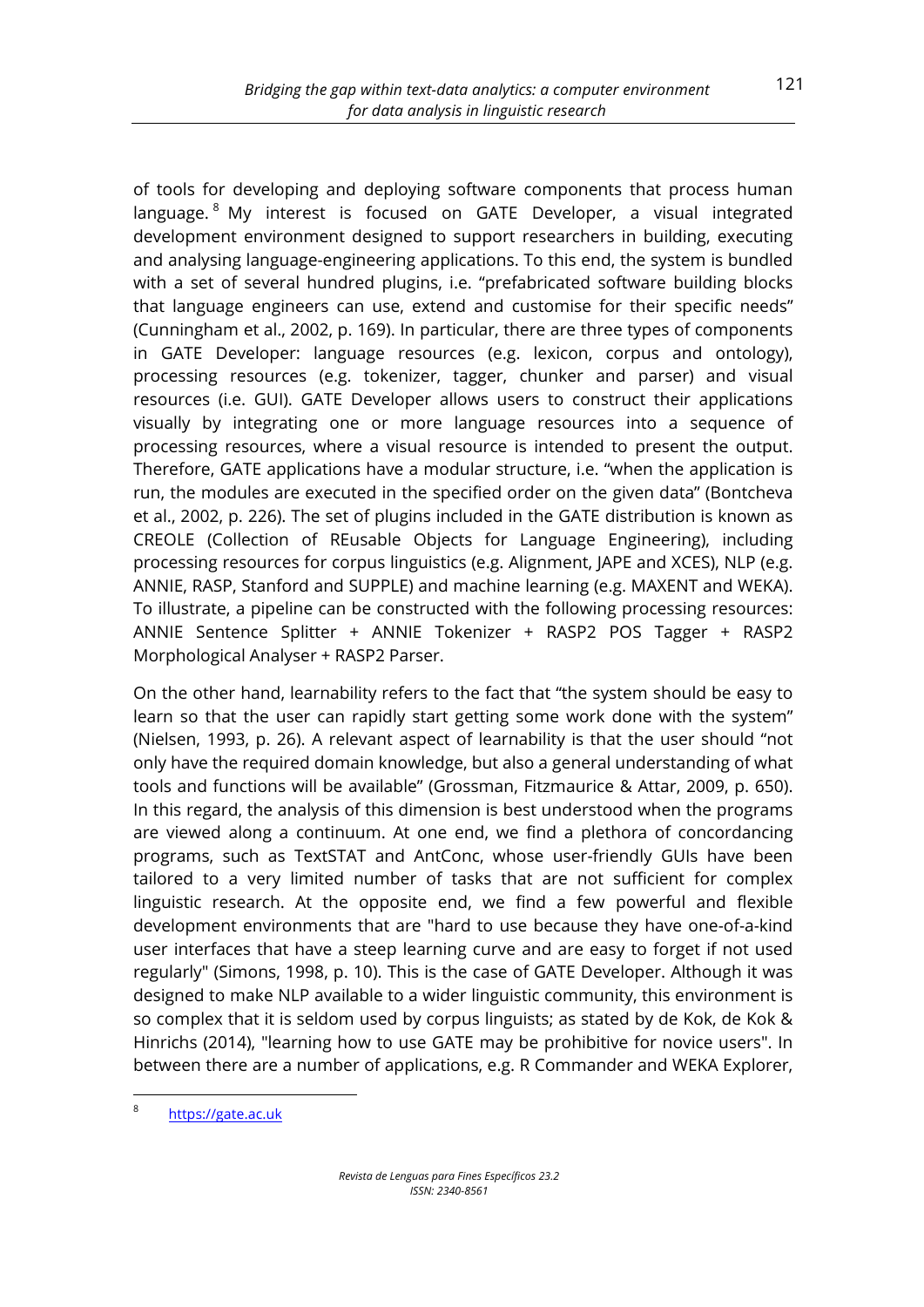where the effort of learning is proportional to the complexity of the system.

It can be assumed that this divergence between utility and learnability is not a matter of computer illiteracy, since linguists can easily operate point-and-click software. Instead, the problem results from the design itself of this type of software. On the one hand, concordancing software is typically focused on a few tasks oriented to corpus linguistics in isolation, only permeated by some basic statistics, but ignoring the fact that text-data analytics is multidisciplinary. On the other hand, text-mining and NLP programs expose linguists to a large number of unnecessary tasks for their goals, making them experience a cognitive overload that hinders decision making. Therefore, the computerized analysis of texts can become more effective if and only if the software meets the linguist's needs by means of relevant cross-disciplinary tasks. The remainder of this section demonstrates that software design plays a critical role in the pursuit of this objective.

User-centred design supports users in building a "flow state" that helps them achieve their goals. As explained by Csikszentmihalyi (2008), when a person is engrossed in some complex activity, the person is immersed in a flow state. Therefore, the computer application should be designed in such a way that the linguist's flow state does not dissipate. To this end, perceived simplicity is the key to create a GUI that does not "obstruct" users from their goals. Thus, designers of software for linguistic research should avoid making any task appear so hard that linguists get discouraged. One way to do so is by using the "progressive disclosure" technique to break up the difficulty into multiple stages. This technique, which was first introduced by Keller (1987), entails "providing only the information people need at the moment", so that, "by giving them a little information at a time, you avoid overwhelming them" (Weinschenk, 2011, p. 62). In other words, starting with a minimal GUI, users are guided through a series of steps by showing more of the GUI as they complete each step:

The user should be walked through a complex task step by step, perhaps because the task is novel, rarely done, or outside the user's domain knowledge. […] When the user sees the task unfolding directly in front of him via a dynamically growing UI, he can form a correct mental model of the task more quickly and easily. (Tidwell, 2010, p. 179)

Progressive disclosure is closely related to Tufte's stacked-in-time approach. Particularly, Tufte (1997) described two approaches to deal with the information displayed in the GUI: adjacent in space (i.e. positioning all the elements of the application on the same screen) or stacked in time (i.e. separating the elements by levels of navigation and interaction). Whereas the adjacent-in-space approach gives more control to users as well as expediting the interaction with them, the stacked-intime approach reduces the complexity of the GUI as well as providing guidance for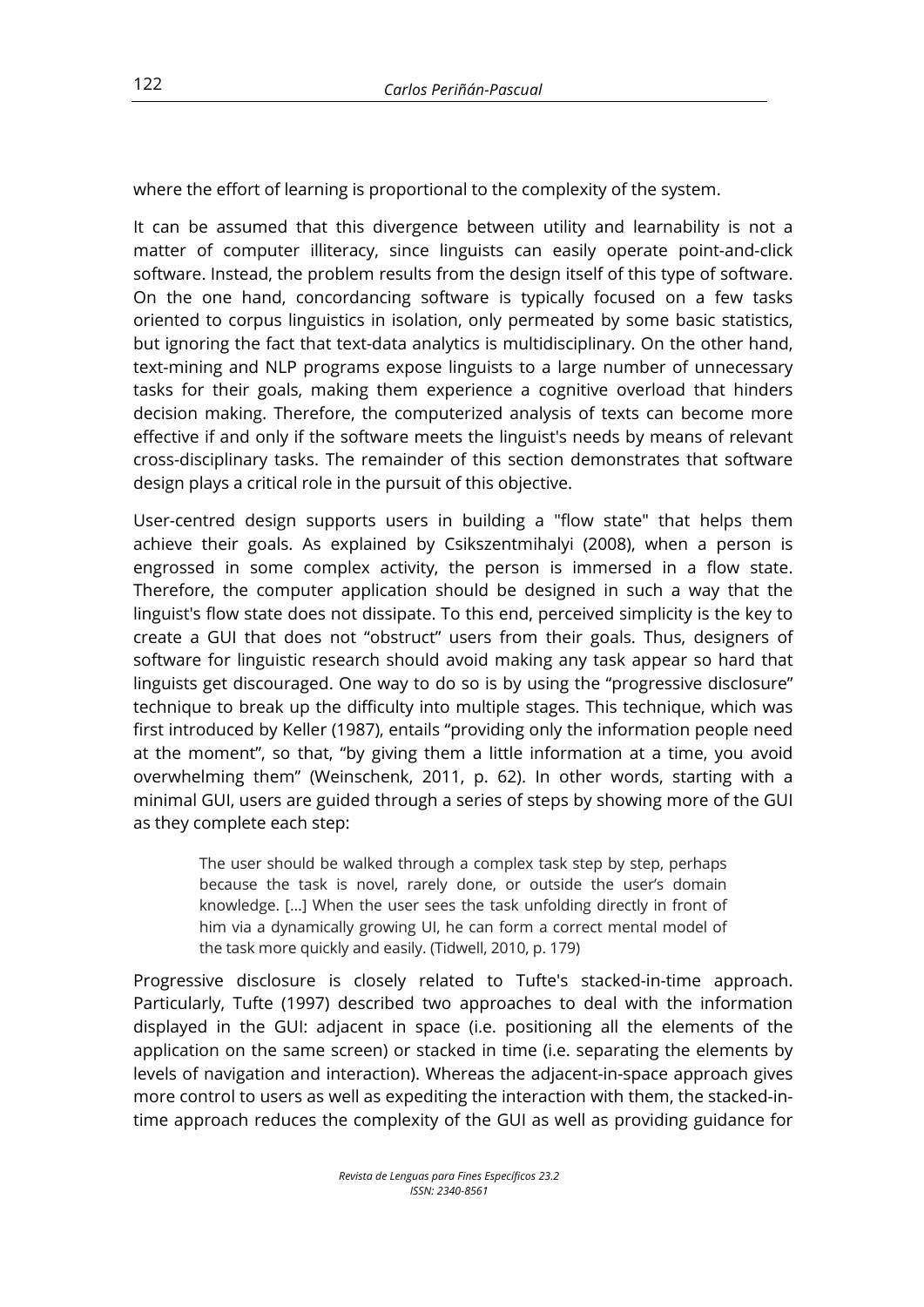novice or occasional users.

The next section describes DAMIEN, a workbench that enables linguists not only to accomplish all of the tasks described in Table 1 but also to perceive that it has a simple GUI where they can learn to use all of the additional features as they appear.

## **7. DAMIEN**

DAMIEN is an online workbench for corpus-based linguistic research that integrates techniques and methods from various fields within text-data analytics.<sup>9</sup> DAMIEN consists of four workspaces (i.e. Corpus, Statistics, Mining and Evaluation), which are further described below. Figure 2 shows the GUI of DAMIEN.

|               | Corpus                                          | <b>Statistics</b>         | Mining                                    | <b>Evaluation</b> | How to |  |
|---------------|-------------------------------------------------|---------------------------|-------------------------------------------|-------------------|--------|--|
|               |                                                 |                           | $\odot$ Classification $\odot$ Clustering |                   |        |  |
|               |                                                 |                           |                                           |                   |        |  |
|               |                                                 |                           | Select an algorithm:                      |                   |        |  |
|               |                                                 | Naïve Bayes [Multinomial] |                                           | ۷.                |        |  |
|               |                                                 |                           |                                           |                   |        |  |
|               | Select the training dataset (CSV file):         |                           |                                           |                   |        |  |
|               | Seleccionar archivo Ningún archivo seleccionado |                           | help<br>board                             |                   |        |  |
| Example 1     | Example 2                                       | Example 3<br>Example 4    |                                           |                   |        |  |
|               |                                                 |                           |                                           |                   |        |  |
|               | Select a new instance (CSV file):               |                           |                                           |                   |        |  |
|               | Seleccionar archivo Ningún archivo seleccionado |                           | board                                     |                   |        |  |
|               |                                                 |                           |                                           |                   |        |  |
| Example 1     | Example 2   Example 3                           | Example 4                 |                                           |                   |        |  |
|               |                                                 |                           |                                           |                   |        |  |
| Settings:     |                                                 |                           |                                           |                   |        |  |
| single-label  |                                                 |                           |                                           |                   |        |  |
|               |                                                 |                           |                                           |                   |        |  |
| raw frequency |                                                 |                           | ۷.                                        |                   |        |  |
|               |                                                 |                           |                                           |                   |        |  |
|               |                                                 |                           |                                           |                   |        |  |
|               | Class attribute: []                             | Calculate                 |                                           |                   |        |  |

*Figure 2. DAMIEN.*

## 7.1. Corpus

 

The Corpus workspace includes four operational modes: Pre-process, Process, Open and Import. In the Pre-process mode, the following tasks can be performed:

• In File Conversion, a collection of PDF or XML files, or of online HTML documents,

 $9$  DAMIEN, which has been developed in C# with ASP.NET 4.0, is freely accessible from the FunGramKB website (http://www.fungramkb.com/nlp.aspx).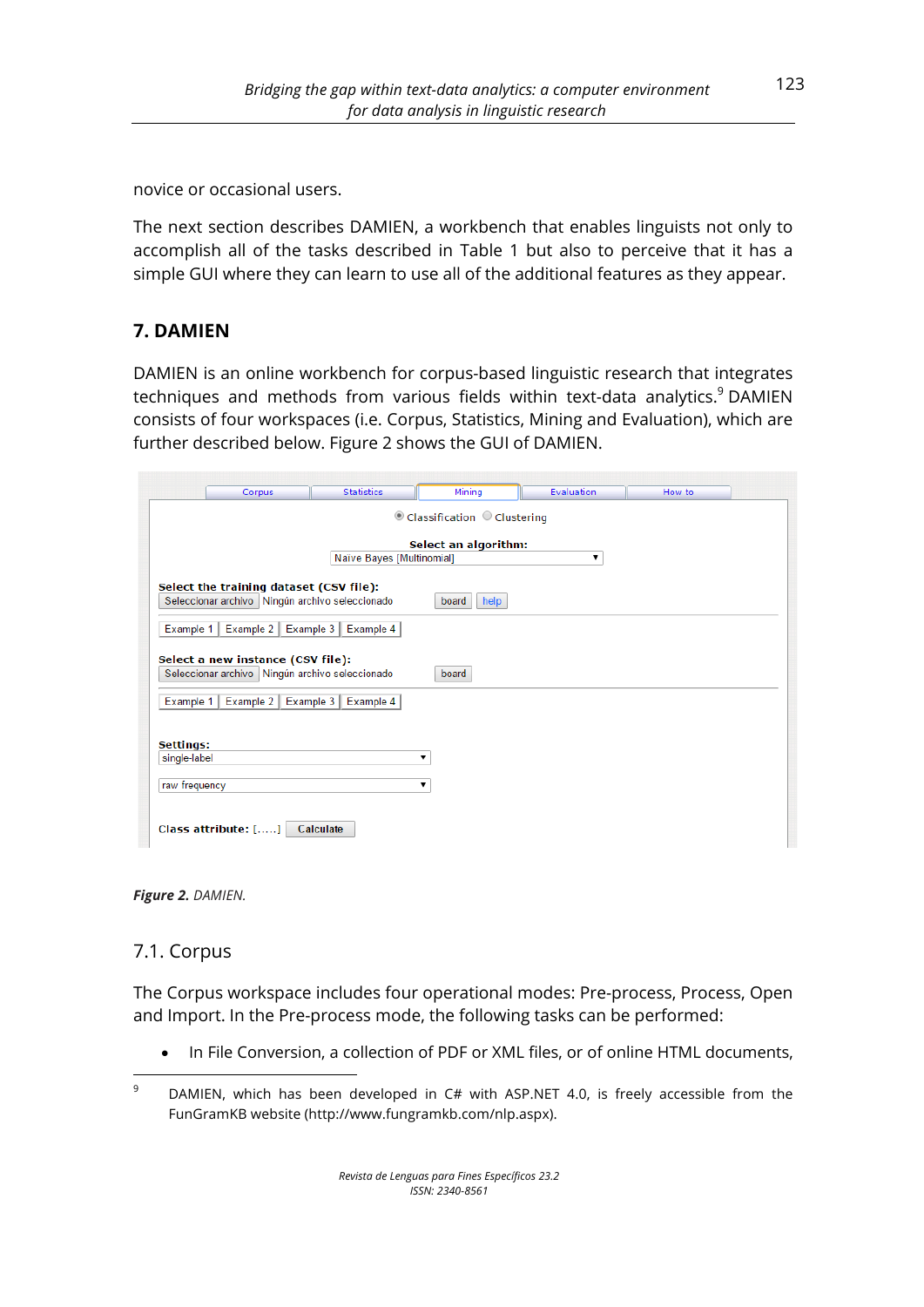can be converted to plain text; in the case of XML, DAMIEN provides linguists with an XSL editor.

- In File Resizing, a collection of TXT files can be merged into a single file, or a single TXT file can be split into several files, on the basis of a regex-based delimiter or the number of kilobytes per file.
- In Text Modification, DAMIEN searches for regex-based patterns in a corpus and replaces the matches with a user-defined string.
- In Dataset Conversion, datasets in JSON or XML format can be converted to CSV files, or vice versa, which is particularly useful to export DAMIEN datasets to other software.
- In POS tagging, the words in an English corpus are annotated with the Penn Treebank tagset by means of the Brill Tagger.

In the Process mode, linguists can extract data from a corpus (i.e. unstructured data) and deposit the data in a dataset of pipe-delimited values (i.e. structured data). DAMIEN, which has been designed for small and medium-sized collections of TXT documents in English, French, Italian or Spanish, can perform two types of corpus processing. On the one hand, in Raw Processing, the resulting corpus dataset can take the form of an ngram-frequency, ngram-ngram or doc-ngram matrix; in the latter two matrices, each text feature is treated as a separate attribute, and each tuple corresponds to a single ngram or document respectively. The construction of this dataset can be customized by a number of settings, e.g. type of ngram (i.e. unigram, bigram or trigram), form of the ngram (i.e. word form, stem or lexeme) and ngram weight (i.e. absolute frequency, relative frequency, normalized entropy or normalized tf-idf), along with the use of a stopword list, start list and/or threshold value. On the other hand, in Regex-based Processing, the corpus is processed on the basis of a user-defined regexp. Since the notational system of regexps is not easy for the layman to understand, DAMIEN provides linguists with a cheat sheet of frequent symbols and the most recurrent examples used in terminology tasks. DAMIEN can also access some online regexp editors to help newcomers learn this codified method of searching, e.g. RegExper,<sup>10</sup> a tool that transforms any regexp into a SVG graphical representation that is easier to read than its corresponding textual form, and RegExr,<sup>11</sup> a tool to devise and test regexps interactively with syntax highlighting and contextual help. In this way, linguists have an ergonomic GUI that shortens the learning curve of regexps.

Once the dataset has been automatically constructed with Raw or Regex-based

<sup>10</sup> http://regexper.com

<sup>11</sup> http://www.regexr.com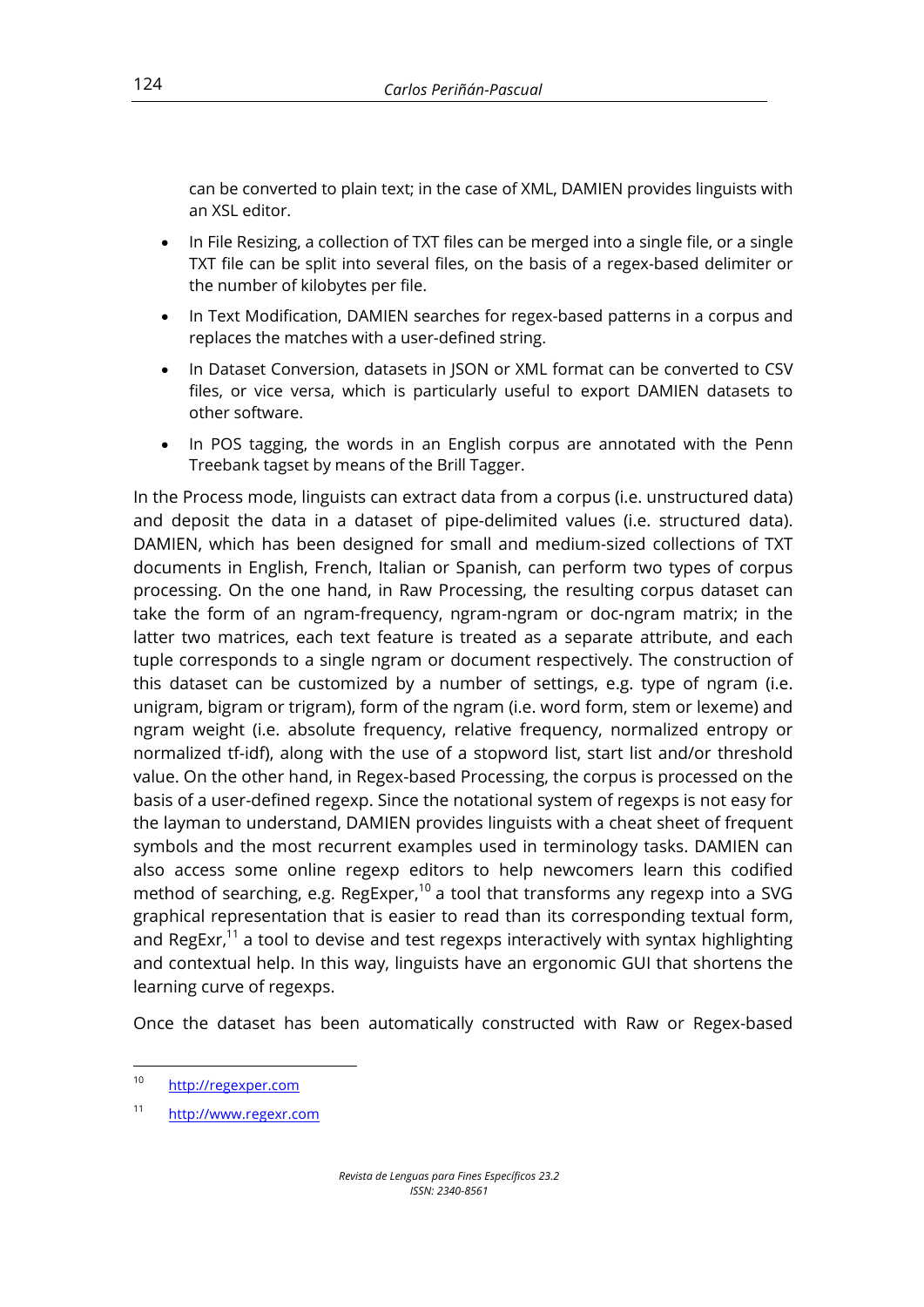Processing, we have the choice to explore the dataset through SQL queries. This is technically feasible because DAMIEN allows datasets to be mapped into database tables; in particular, datasets can be internally stored as tables in a SQLite database. Moreover, a built-in editor enables linguists to create their own datasets and even manage them: adding, updating or deleting records. It should be noted that the potential of SQL in DAMIEN goes beyond text-feature exploration. For example, thanks to the incorporation of mathematical functions such as LOG(), POW() or SQRT() into SQL, $^{12}$  linguists can implement their own statistical metrics. In this way, DAMIEN provides more flexibility for linguistic research than pre-configured corpus programs such as TextSTAT and AntConc.

In the Open mode, a zipped archive containing several datasets can be uploaded with a view to manipulate data through SQL queries, as in the Process mode. Indeed, these two operational modes allow researchers to combine their language resources with those of DAMIEN, which are shown in Table 2.

| <b>Type</b> | <b>Description</b>                                      | Language                     |
|-------------|---------------------------------------------------------|------------------------------|
| Word list   | Functional and common stopwords                         | English, French, Italian and |
|             |                                                         | Spanish                      |
| Word list   | Leipzing corpora collection <sup>13</sup>               | English, French, Italian and |
|             |                                                         | Spanish                      |
| Corpus      | Leipzing corpora collection                             | English, French, Italian and |
|             |                                                         | Spanish                      |
| Lexicon     | IATE (InterActive Terminology for Europe) <sup>14</sup> | English, French, Italian and |
|             |                                                         | Spanish                      |
| Lexicon     | OPTED (The Online Plain Text English Dic-               | English                      |
|             | tionary) $15$                                           |                              |
| Lexicon     | WordNet <sup>16</sup>                                   | English                      |
| Lexicon     | WordNet Domains <sup>17</sup>                           | English                      |

 $12$  That is, logarithm, power and square root respectively.

 

<sup>13</sup> The Leipzig Corpora Collection (Quasthoff, Richter & Biemann, 2006) presents corpora that are similar in size (e.g. one million sentences) and content (e.g. newspapers) in different languages.

- <sup>14</sup> IATE is the multilingual term database of the European Union. IATE results from the compilation of all the terms used in many subject matters (e.g. politics, finance, education, applied sciences and humanities, among many others) by the translators of the various language services of the EU institutions.
- <sup>15</sup> OPTED is a public domain English dictionary based on the The Project Gutenberg Etext of Webster's Unabridged Dictionary.
- <sup>16</sup> WordNet 2.0 (Miller, 1995; Fellbaum, 1998) is a large lexical database of English. Nouns, verbs, adjectives and adverbs are grouped into sets of cognitive synonyms (synsets), each expressing a distinct concept. Synsets are interlinked by means of conceptual-semantic and lexical relations.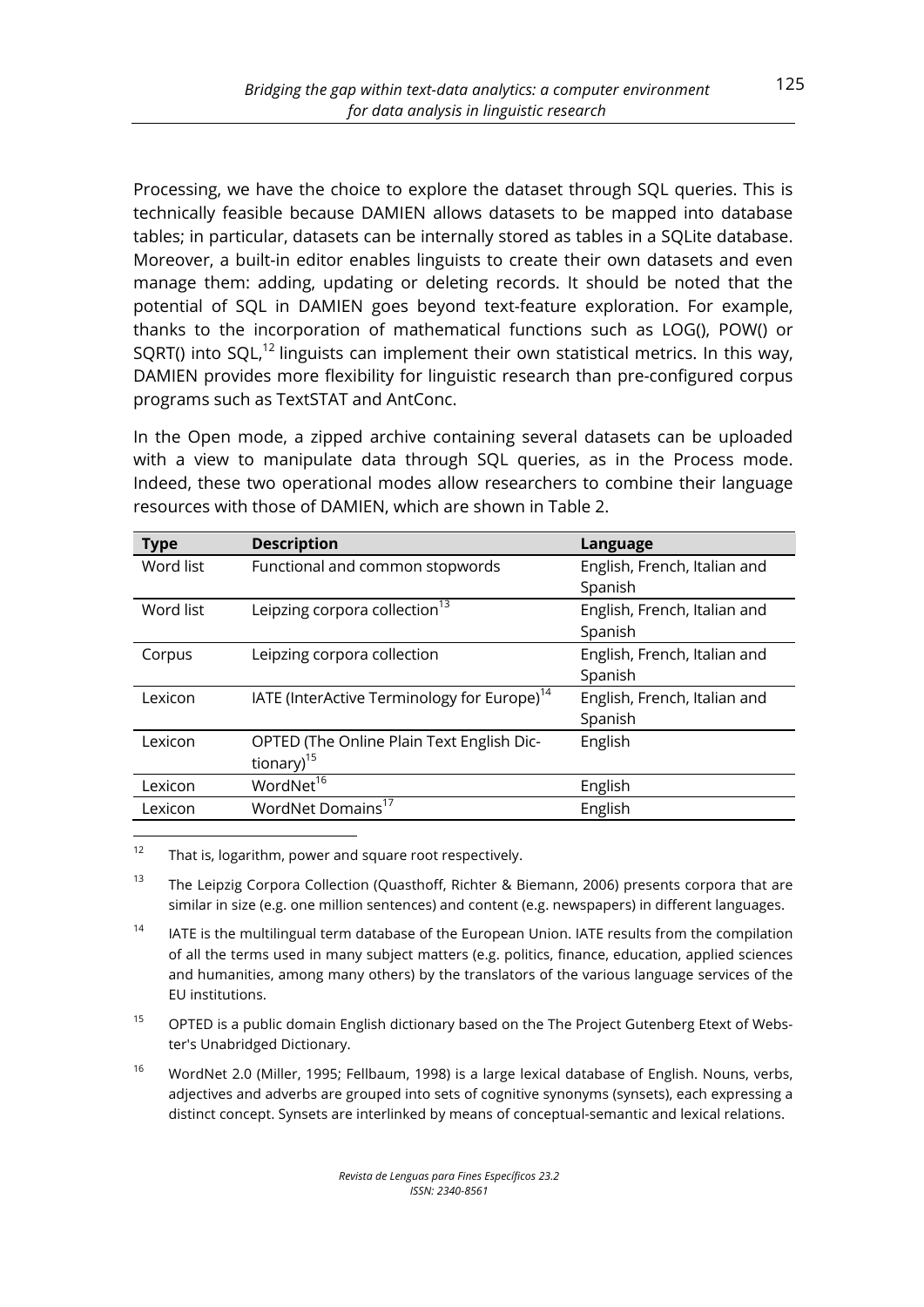*Table 2. Language resources in DAMIEN.*

In the Import mode, researchers can reuse the terminological data derived from a corpus compiled in DEXTER (Periñán-Pascual, 2015; Periñán-Pascual & Mestre-Mestre, 2015, 2016),<sup>18</sup> an online workbench for the extraction of terms from domain-specific corpora in English, French, Italian and Spanish.

## 7.2. Statistics

The datasets resulting from work in the Process and Import modes can be analysed by means of descriptive and inferential statistics. Statistical analyses available in DAMIEN are more than enough for the topics that are covered in standard textbooks about statistics for linguists (cf. Butler, 1985; Woods, Fletcher & Hughes, 1986), going far beyond the statistical functionalities of current corpus-based software. In particular, DAMIEN enables researchers to carry out the following tasks:

- Applying measures of position, dispersion and shape, and graphically showing the frequency distribution with a histogram.
- Applying probability functions (e.g. probability density or cumulative distribution) for a given discrete or continuous attribute in the dataset.
- Calculating the confidence interval for the mean with respect to a given confidence-level percentage and the standard error of the mean.
- Conducting hypothesis testing for one sample (e.g. T test or Z test) or two samples (e.g. independent T test, Mann-Whitney-Wilcoxon test, McNemar's test, paired T test, Pearson's chi-squared test, Wilcoxon signed-rank test or Z test) to determine the level of significance, the score of the test and the probability value, in addition to finding out whether or not the null hypothesis is rejected.
- Calculating the correlation (e.g. Pearson's or Spearman's coefficient) or simple linear regression between two attributes in the dataset, where the trend between the attributes is shown in a scatterplot. When the dataset takes the form of an ngram-ngram matrix, statistical significance metrics for co-occurrence analysis can be employed, e.g. log-likelihood ratio or (normalized) pointwise mutual information; in this case, the collocates of a given ngram are ranked according to their co-occurrence values.
- Calculating the similarity between two vectors, represented by two attributes in the dataset, through distance functions such as Cosine, Euclidean, Hamming,

<sup>&</sup>lt;u> 1989 - Andrea Santa Alemania, poeta esperanto-se esperanto-se esperanto-se esperanto-se esperanto-se esperan</u> <sup>17</sup> WordNet Domains (Magnini & Cavaglià, 2000; Bentivogli et al., 2004) is a lexical resource that assigns domain labels to WordNet synsets.

<sup>18</sup> http://www.fungramkb.com/nlp.aspx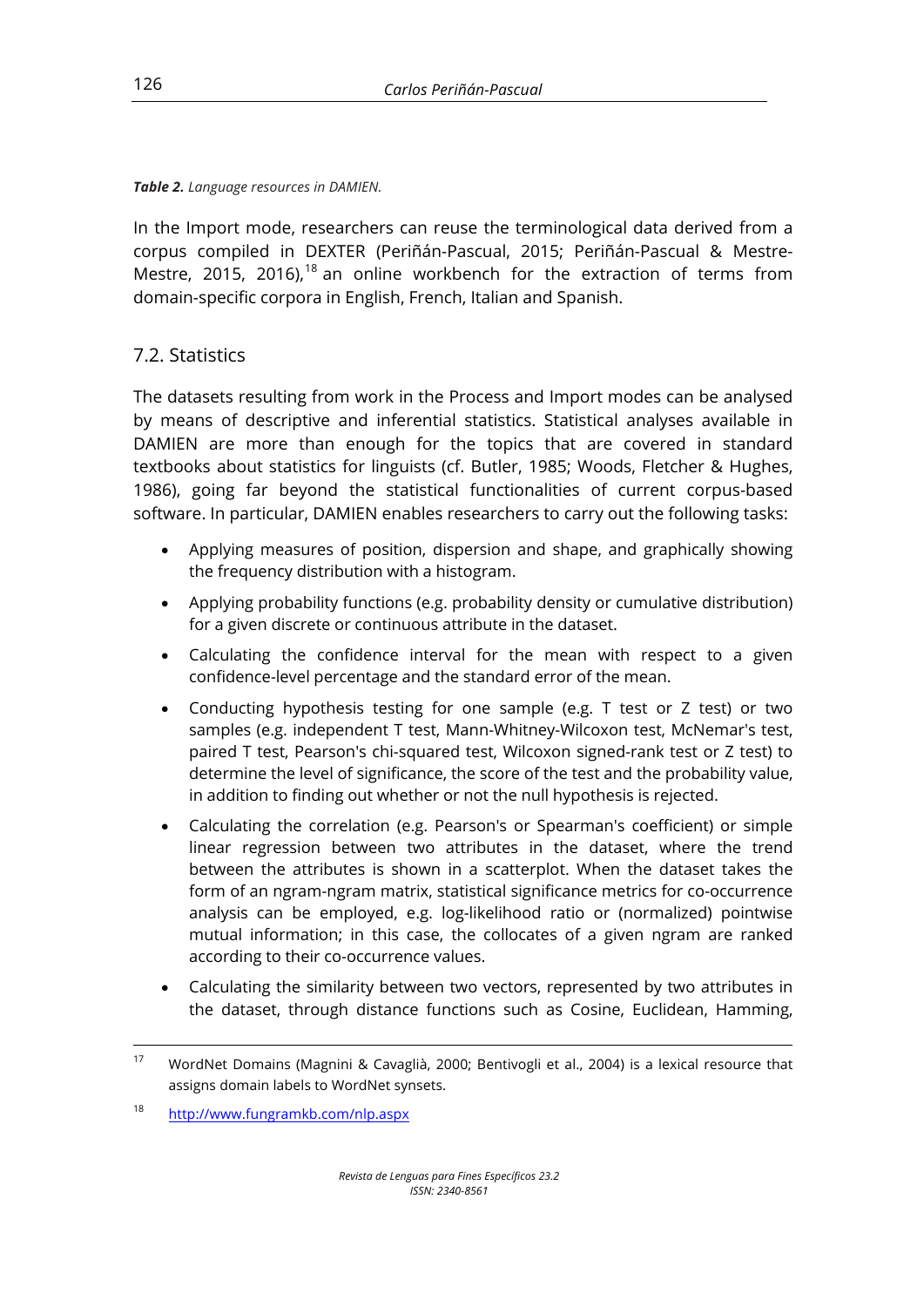Jaccard or Manhattan.

## 7.3. Mining

DAMIEN can apply methods of classification and clustering to datasets. With regard to the former, decision trees (e.g. ID3 and C4.5), k-nearest neighbour and naïve Bayes (e.g. single- or multi-label multinomial) can be used. With regard to the latter, only k-means is available. It should be highlighted, therefore, that linguists can employ four of the five most popular machine-learning algorithms for classification and clustering, according to Wu et al. (2007).

## 7.4. Evaluation

Finally, empirical methods for validating linguistic claims require some evaluation technique before data interpretation. Accordingly, DAMIEN allows researchers to derive a confusion matrix (or contingency table) from a dataset that holds the predicted and expected values of the experiment. Moreover, the scores of a wide range of performance metrics are calculated: true positive rate (recall), true negative rate, positive predictive value (precision), negative predictive value, false positive rate, false discovery rate, accuracy, efficiency, error rate, Euclidean distance, F-score, Matthews correlation coefficient (phi coefficient), prevalence, and standard error. The ROC curve is also shown in a scatterplot with 100 cut-off points, and the AUC value determines the quality of the test.

## **8. Conclusions**

In the past four decades, the corpus-based approach to linguistic research has become common practice in the scholarly community. The exploratory analysis of large collections of text samples is usually aided by appropriate software tools, so that relevant usage patterns can be recognized. However, linguists' expectations when conducting corpus-driven experiments can be more effectively met by using software that fully integrates data storage, access and display techniques from corpus linguistics, pre-processing capabilities from NLP, data analysis methods from statistics, and classification and clustering tasks from text mining. Therefore, empirical linguists should be thought of as text-analytics practitioners capable of crossing over various disciplines as needed. Developing software for theoretical and applied linguists also requires that the properties of linguistic data should be taken into account, since these properties inevitably determine specific technological requirements—for example, XML for data exchange and relational databases for data storage. In terms of utility and learnability, a comparative analysis of computer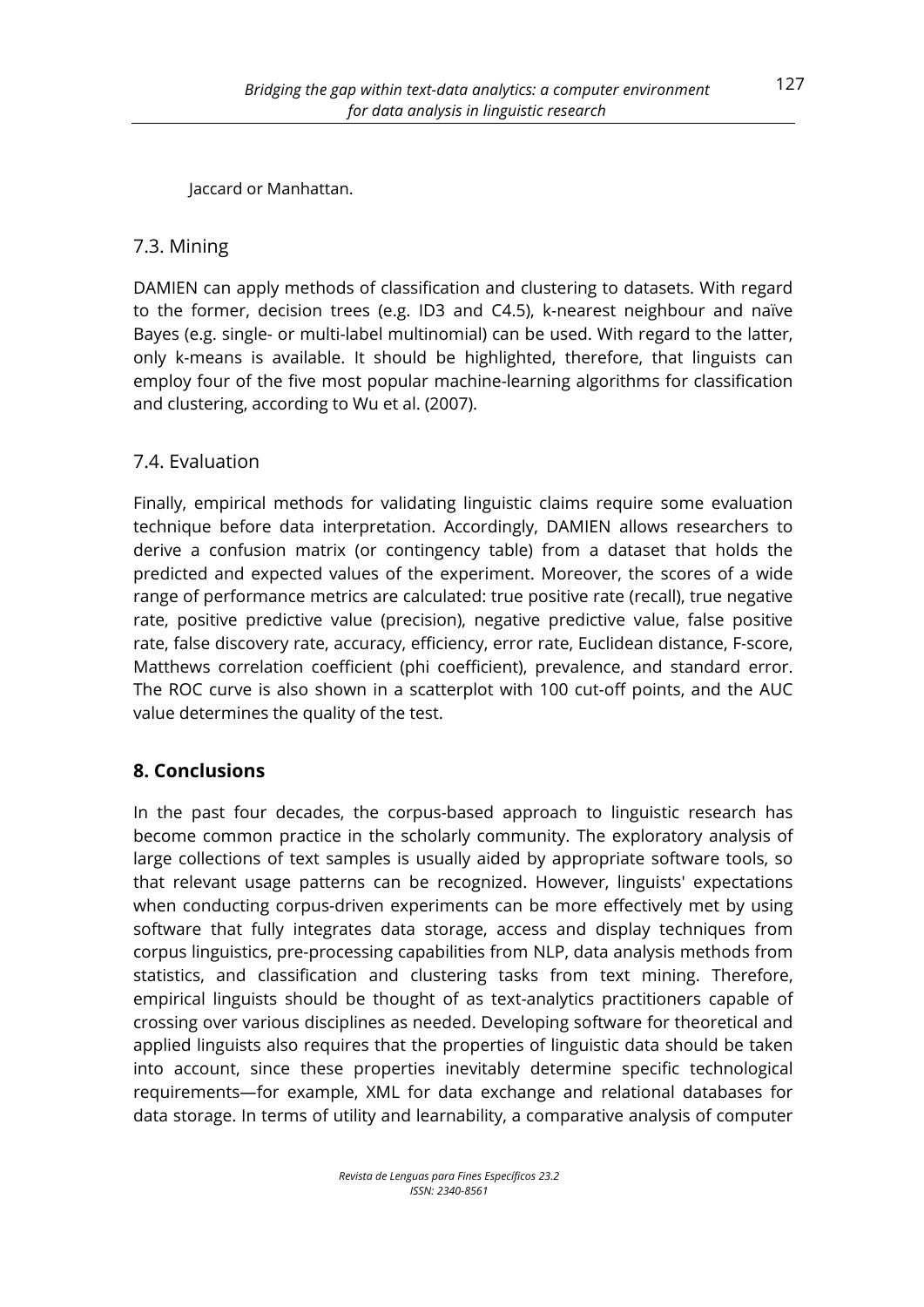applications for text-data analytics actually revealed the need to implement a workbench that enables linguists to accomplish all and only the fundamental tasks that they usually want to do in their corpus-based research. For this purpose, DAMIEN was developed to increase not only the efficiency but also the ease of use of this type of specialized software.

## **About the author**

**Carlos Periñán-Pascual** studied English Language and Literature at Universitat de València and received his Ph.D. degree in English Philology at UNED in Madrid (Spain). Since his doctoral dissertation on the resolution of word-sense disambiguation in machine translation, his main research interests have included knowledge engineering, natural language understanding and computational linguistics. More particularly, his research has been focused on the cognitive and computational treatment of lexical information, constructional meaning, conceptual representation, and reasoning, among many other tasks. Since 2004, he has been the director of FunGramKB, a lexico-conceptual knowledge base, together with a suite of tools, for the automatic processing of language. His scientific production includes over 50 peer-reviewed publications in the fields of linguistics, natural language processing and artificial intelligence. He has been the principal investigator in four funded research projects as well as the chair of the organizing committee in many scientific events, including international workshops and conferences. He is currently an associate professor in the Applied Linguistics Department at Universitat Politècnica de València, Spain.

#### **Acknowledgements**

Financial support for this research has been provided by the DGI, Spanish Ministry of Education and Science, grant FFI2014-53788-C3-1-P.

#### **Article history**

*Paper received: 14 February 2017 Paper received in revised form and accepted for publication: 27 April 2017*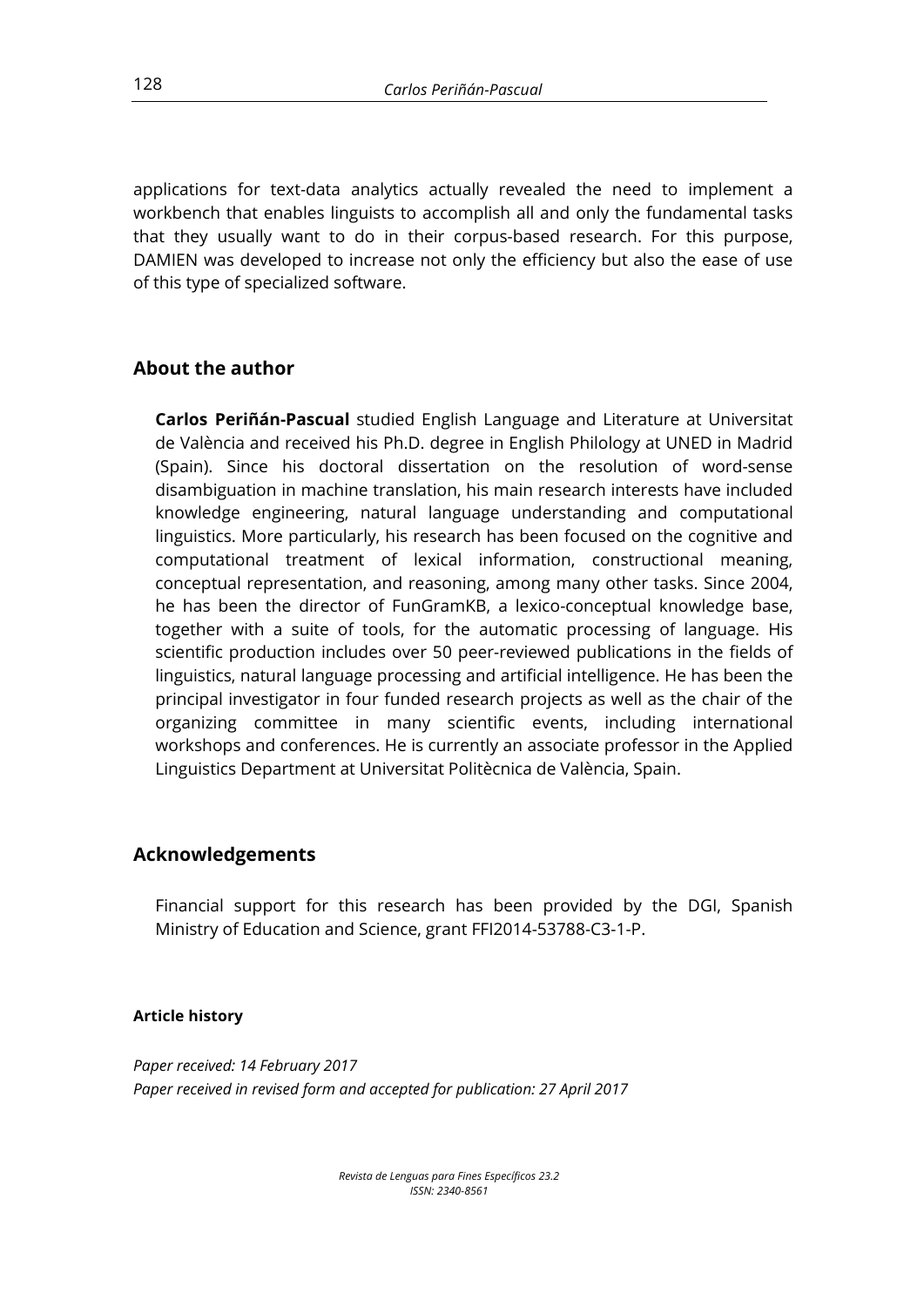#### **References**

- Aguado de Cea, G., Montiel Ponsoda, E. & Ramos Gargantilla, J.A. (2007). Multilingualidad en una aplicación basada en el conocimiento. *Procesamiento del Lenguaje Natural, 38*, 77-97.
- Anthony, L. (2013). A critical look at software tools in corpus linguistics. *Linguistic Research, 30*(2), 141-161.
- Antworth, E.L. & Valentine, J.R. (1998). Software for doing field linguistics. In J. Lawler & H. Aristar Dry (Eds.), *Using computers in linguistics: A practical guide* (pp. 170-196). London-New York: Routledge.
- Baker, P., Hardie, A. & McEnery, A. (2006). A glossary of corpus linguistics. Edinburgh: Edinburgh University Press.
- Bentivogli, L., Forner, P., Magnini, B. & Pianta, E. (2004). Revising WordNet Domains hierarchy: Semantics, coverage, and balancing. In *Proceedings of the 21st International Conference on Computational Linguistics. Workshop on Multilingual Linguistic Resources* (pp. 101-108). Geneva.
- Bontcheva, K., Cunningham, H., Tablan, V., Maynard, D. & Saggion, H. (2002). Developing reusable and robust language processing components for information systems using GATE. In *Proceedings of the 3rd International Workshop on Natural Language and Information Systems* (pp. 223-227). Los Alamitos (Ca.): IEEE Computer Society Press.
- Burnard, L. (2014). What is the Text Encoding Initiative? How to add intelligent markup to digital resources. Marseille: OpenEdition Press.
- Butler, Ch. (1985). Statistics in linguistics. Oxford: Basil Blackwell.
- Celko, J. (2004). Trees and hierarchies in SQL for smarties. San Francisco: Elsevier.
- Cooper, A., Reimann, R. & Cronin, D. (2007). About face 3: The essentials of interaction design. Indianapolis: Wiley.
- Csikszentmihalyi, M. (2008). Flow: The psychology of optimal experience. New York: Harper and Row.
- Cunningham, H., Maynard, D., Bontcheva, K. & Tablan, V. (2002). GATE: An architecture for development of robust HLT applications. In *Proceedings of the 40th Annual Meeting on Association for Computational Linguistics* (pp. 168–175). Stroudsburg (Pa.): Association for Computational Linguistics.
- Cunningham, et al. (2014). Developing language processing components with GATE version 8. <https://gate.ac.uk/sale/tao/tao.pdf> [3/10/2016].
- De Kok, D., de Kok, D. & Hinrichs, M. (2014). Build your own treebank. In *Proceedings of the CLARIN Annual Conference*. Soesterberg.
- Feinerer, I., Hornik, K. & Meyer, D. (2008). Text mining infrastructure in R. *Journal of Statistical Software, 25*(5): 1-54.
- Feldman, R. & Sanger, J. (2007). The text mining handbook: Advanced approaches in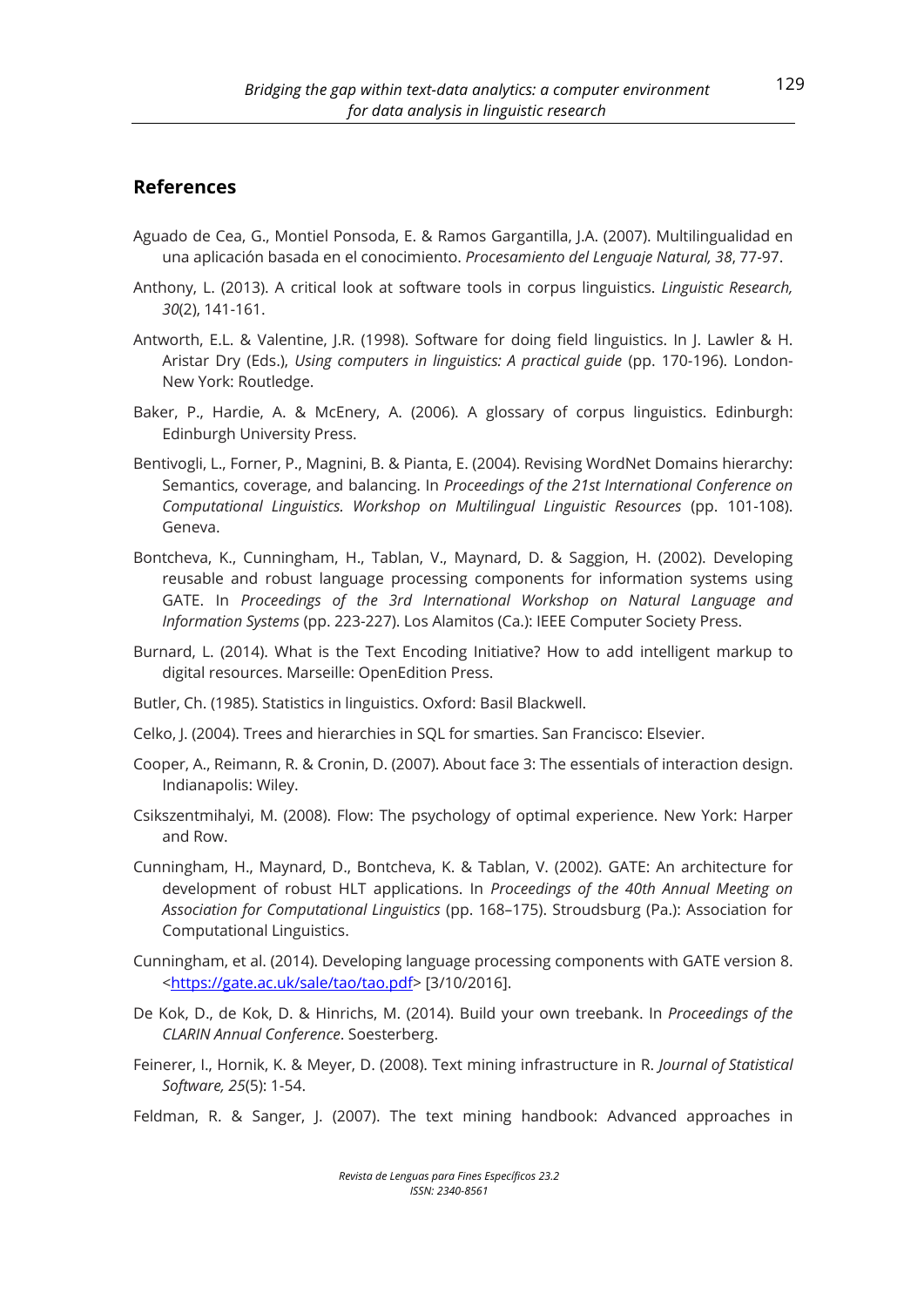analyzing unstructured data. Cambridge-New York: Cambridge University Press.

- Fellbaum, Ch. (1998, ed.). WordNet: An electronic lexical database. Cambridge (Mass.): MIT Press.
- Fensel, D., Horrocks, I., Van Harmelen, F., Decker, S., Erdmann, M. & Klein, M. (2000). OIL in a nutshell. In R. Dieng (Ed.), *Proceedings of the 12th European Workshop on Knowledge Acquisition, Modeling, and Management* (pp. 1-16). Berlin-New York: Springer.
- Fox, J. (2005). The R Commander: A basic-statistics graphical user interface to R. *Journal of Statistical Software, 14*(9): 1-42.
- Grossman, T., Fitzmaurice, G. & Attar, R. (2009). A survey of software learnability: Metrics, methodologies and guidelines. In *Proceedings of the 27th International Conference on Human Factors in Computing Systems* (pp. 649-658). New York: ACM.
- Hall, M., Frank, E., Holmes, G., Pfahringer, B., Reutemann, P. & Witten, I.H. (2009). The WEKA data mining software: An Update. *ACM SIGKDD Explorations Newsletter, 11*(1): 10-18.
- Horton, T., Taylor, C., Yu, B. & Xiang, X. (2006). 'Quite right, dear and interesting': Seeking the sentimental in nineteenth century American fiction. Paris-Sorbonne: Digital Humanities.
- Ide, N., Bonhomme, P. & Romary, L. (2000). XCES: An XML-based standard for linguistic corpora. In *Proceedings of the 2nd International Conference on Language Resources and Evaluation* (pp. 825-830).
- ISO (2008). Language resource management Lexical Markup Framework (LMF). ISO 24613:2008, ISO/TC 37/SC 4. Geneva: International Organization for Standardization.
- ISO (2010). Ergonomics of Human-System Interaction Part 210: Human-Centered Design for Interactive Systems. ISO 9241–210. Geneva: International Organization for Standardization.
- ISO (2012a). Language resource management Linguistic annotation framework (LAF). ISO 24612:2012, ISO/TC 37/SC 4. Geneva: International Organization for Standardization.
- ISO (2012b). Language resource management Morpho-syntactic annotation framework (MAF). ISO 24611:2012, ISO/TC 37/SC 4. Geneva: International Organization for Standardization.
- Karp, R., Chaudhri, V., & Thomere, J. (1999). XOL: An XML-based ontology exchange language. Technical Report. SRI International. < http://www.ai.sri.com/~pkarp/xol/xol.html>[3/12/2016].
- Keller, J.M. (1987). Development and use of the ARCS model of instructional design. *Journal of Instructional Development, 10*(3): 2-10.
- Luyckx, K., Daelemans, W. & Vanhoutte, E. (2006). Stylogenetics: Clustering-based stylistic analysis of literary corpora. In *Proceedings of the 5th International Conference on Language Resources and Evaluation* (pp. 30-35).
- Magnini, B. & Cavaglià, G. (2000). Integrating subject field codes into WordNet. In *Proceedings of the 2nd International Conference on Language Resources and Evaluation* (pp. 1413-1418).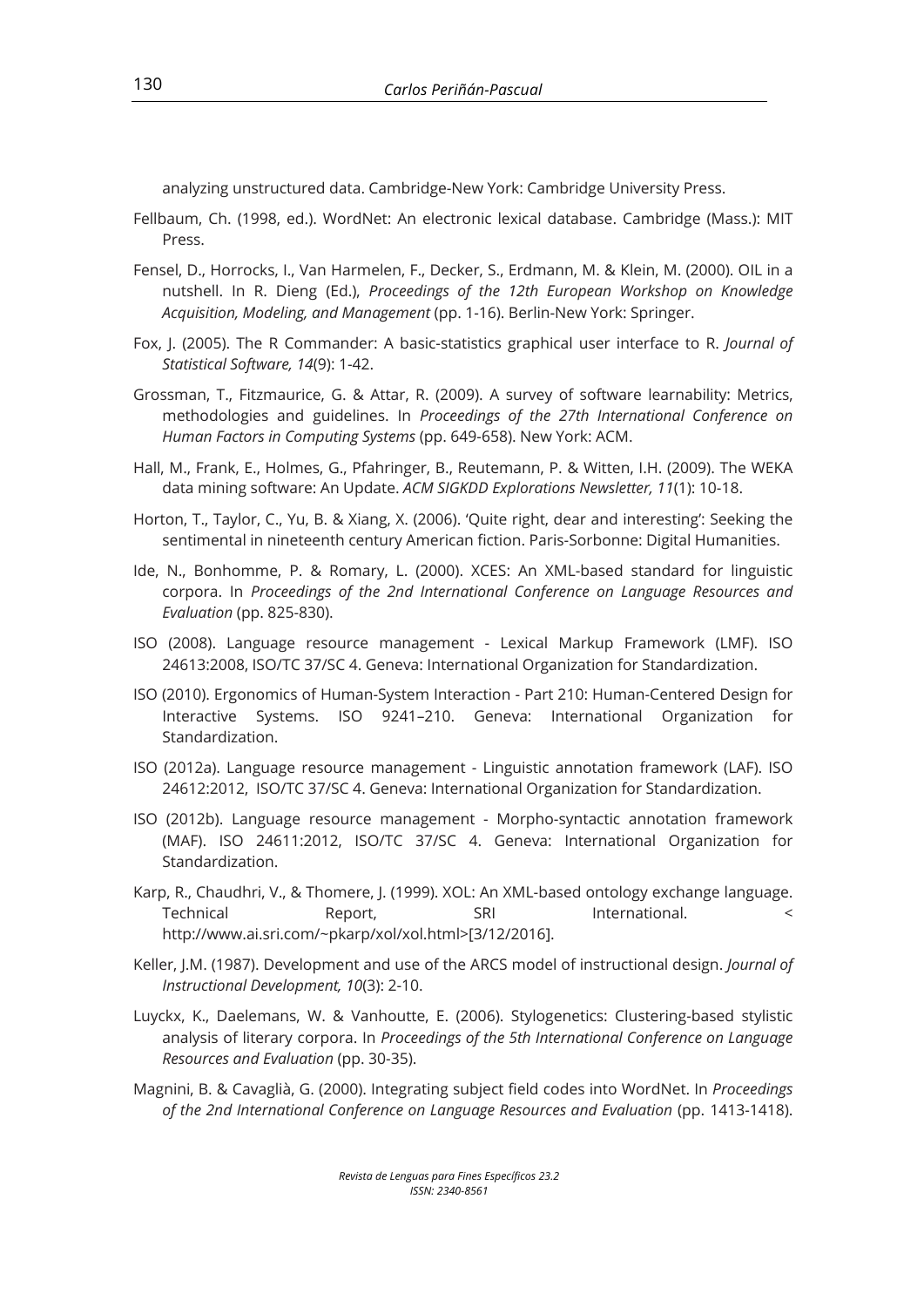Athens.

- Martínez Cruz, C., Blanco, I.J. & Vila, M.A. (2012). Ontologies versus relational databases: Are they so different? A comparison. *Artificial Intelligence Review, 38*(4), 271-290.
- McCormick, S., Lieske, Ch. & Culum, A. (2004). OLIF v.2: A flexible language data standard. The OLIF2 Consortium. <http://www.olif.net/documents/OLIF\_Term\_Journal.pdf>[22/5/2015].
- Meier, J.D., Vasireddy, S., Babbar, A. & Mackman, A. (2004). Improving XML performance. In *Improving .NET Application Performance and Scalability*. Microsoft. <http://msdn.microsoft.com/en-us/library/ff647804.aspx>[15/11/2016].
- Miller, G.A. (1995). WordNet: A Lexical Database for English. *Communications of the ACM, 38*(11): 39-41.

Moore, D.S. (2000). The basic practice of statistics. New York: Freeman.

- Nielsen, J. (1993). Usability engineering. Boston (Mass.): Academic Press.
- Periñán-Pascual, C. (2015). The underpinnings of a composite measure for automatic term extraction: The case of SRC. *Terminology, 21*(2), 151-179.
- Periñán-Pascual, C. & Mestre-Mestre, E.M. (2015). DEXTER: Automatic extraction of domainspecific glossaries for language teaching. In *Proceedings of the VII Congreso Internacional de Lingüística de Corpus. Procedia - Social and Behavioral Sciences 198* (pp. 377-385).
- Periñán-Pascual, C. & Mestre-Mestre, E.M. (2016). A hybrid evaluation procedure for automatic term extraction. In C. Periñán-Pascual & E.M. Mestre-Mestre (Eds.), *Understanding meaning and knowledge representation: From theoretical and cognitive linguistics to natural language processing* (pp. 261-282). Newcastle: Cambridge Scholars Publishing.
- Pitti, D.V. (2004). Designing sustainable projects and publications. In S. Schreibman, R. Siemens & J. Unsworth (Eds.), *A companion to digital humanities*. Oxford: Blackwell. <http://www.digitalhumanities.org/companion/>[17/10/2016].
- Plaisant, C., Rose, J., Yu, B., Auvil, L., Kirschenbaum, M.G., Smith, M.N., Clement, T. & Lord, G. (2006). Exploring erotics in Emily Dickinson's correspondence with text mining and visual interfaces. In *Proceedings of the 6th ACM/IEEE Joint Conference on Digital Libraries* (pp. 141- 150). New York: ACM Press.
- Preece, J., Rogers, Y. & Sharp, H. (2002). Interaction design: Beyond human-computer interaction. New York: J. Wiley & Sons.
- Quasthoff, U., Richter, M. & Biemann, C. (2006). Corpus portal for search in monolingual corpora. In *Proceedings of the 5th International Conference on Language Resources and Evaluation* (pp. 1799-1802). Genoa.
- Sampson, G. (2001). Empirical linguistics. London-New York: Continuum.
- Sebastiani, F. (2002). Machine learning in automated text categorization. *ACM Computing Surveys, 34*(1): 1-47.
- Simons, G.F. (1998). The nature of linguistic data and the requirements of a computing